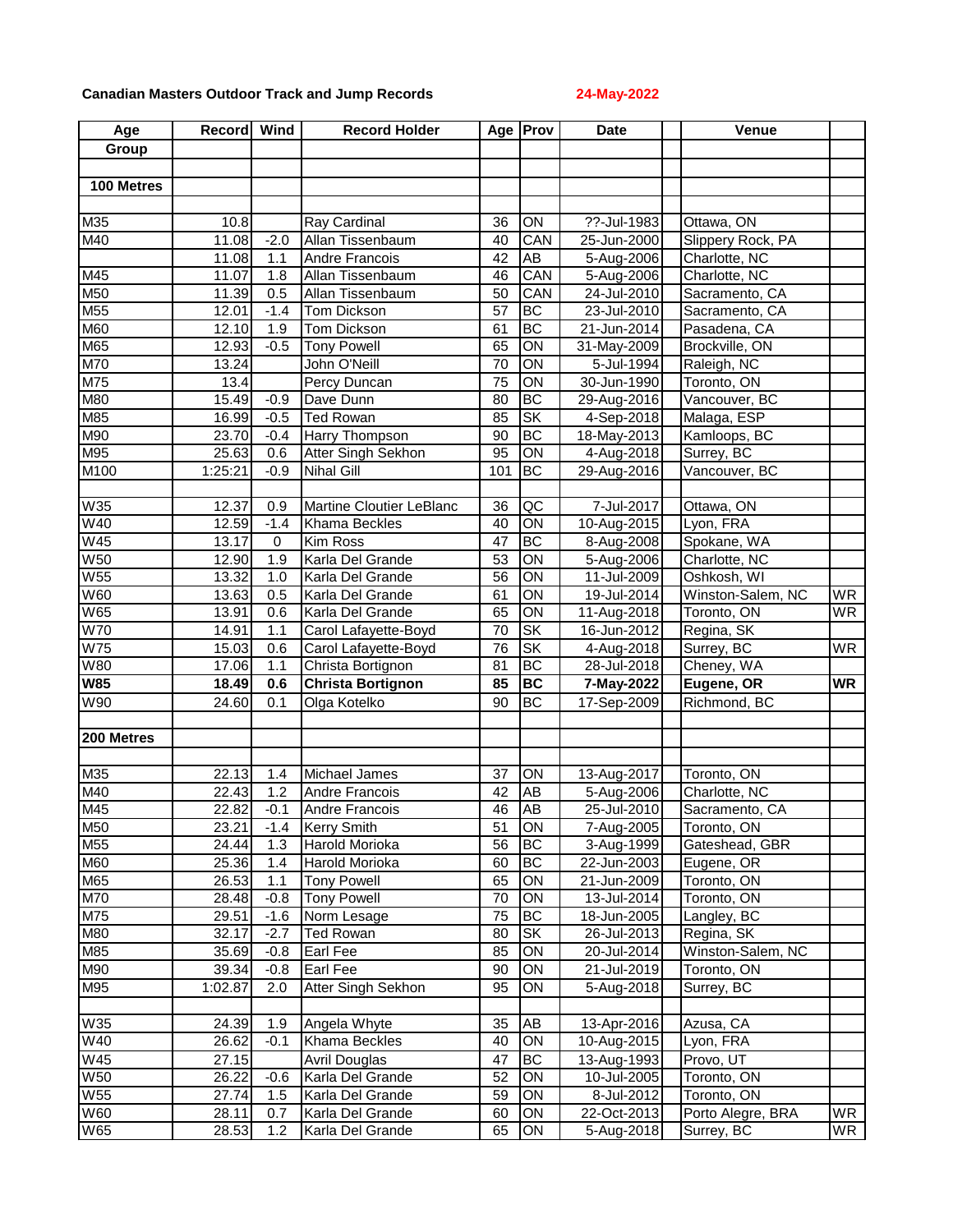| <b>W70</b>      | 31.51             | 2.0    | Carol Lafayette-Boyd      | 70              | <b>SK</b>       | 12-Aug-2012 | Saint John, NB     |                          |
|-----------------|-------------------|--------|---------------------------|-----------------|-----------------|-------------|--------------------|--------------------------|
| W <sub>75</sub> | 31.56             | $-0.7$ | Carol Lafayette-Boyd      | 76              | <b>SK</b>       | 9-Sep-2018  | Malaga, ESP        | <b>WR</b>                |
| W80             | 37.00             | 1.1    | Christa Bortignon         | 80              | <b>BC</b>       | 6-May-2017  | Kamloops, BC       |                          |
| <b>W85</b>      | 48.36             | $-0.8$ | Olga Kotelko              | 85              | ВC              | 4-Sep-2004  | Penticton, BC      |                          |
| W90             | 56.46             | 0.3    | Olga Kotelko              | 90              | <b>BC</b>       | 3-Aug-2009  | Lahti, FIN         |                          |
|                 |                   |        |                           |                 |                 |             |                    |                          |
| 400 Metres      |                   |        |                           |                 |                 |             |                    |                          |
|                 |                   |        |                           |                 |                 |             |                    |                          |
| M35             | 47.64             |        | Ray Cardinal              | 37              | ON              | ??-Aug-1984 | Phoenix, AZ        |                          |
| M40             | 50.04             |        | Peter Lawson              | 41              | <b>NS</b>       | 19-Jun-2010 | Indianapolis, IN   |                          |
|                 |                   |        |                           | 46              | <b>BC</b>       |             |                    |                          |
| M45             | 50.60             |        | Harold Morioka            | $\overline{51}$ | BC              | 5-Aug-1989  | Eugene, OR         |                          |
| M50             | 51.70             |        | Harold Morioka            |                 |                 | 25-Jun-1994 | Eugene, OR         |                          |
| M55             | 53.61             |        | Harold Morioka            | 56              | <b>BC</b>       | 19-Jun-1999 | Eugene, OR         |                          |
| M60             | 55.04             |        | Harold Morioka            | 60              | BC              | 21-Jun-2003 | Eugene, OR         |                          |
| M65             | 57.97             |        | Earl Fee                  | 66              | $\overline{ON}$ | 26-Jul-1995 | Buffalo, NY        |                          |
| M70             | 1:02.49           |        | Earl Fee                  | 70              | ON              | 12-Jun-1999 | Toronto, ON        |                          |
| M75             | 1:06.73           |        | Earl Fee                  | 75              | $\overline{ON}$ | 9-Jul-2005  | Toronto, ON        |                          |
| M80             | 1:10.64           |        | Earl Fee                  | 80              | ON              | 2-May-2009  | Raleigh, NC        |                          |
| M85             | 1:17.12           |        | Earl Fee                  | 85              | ON              | 12-Jul-2014 | Toronto, ON        | <b>WR</b>                |
| M90             | 1:29.15           |        | Earl Fee                  | 90              | ON              | 19-Jul-2019 | Toronto, ON        | $\overline{\mathsf{WR}}$ |
| M95             | 2:35.90           |        | Atter Singh Sekhon        | 95              | ON              | 4-Aug-2018  | Surrey, BC         |                          |
|                 |                   |        |                           |                 |                 |             |                    |                          |
| W35             | 57.32             |        | Christy Ihunaegbo         | 35              | ON              | 18-Jun-2021 | Toronto, ON        |                          |
| W40             | $\frac{1}{59.75}$ |        | Erna Kozak                | 40              | <b>BC</b>       | 27-Jun-1985 | Rome, ITA          |                          |
| W45             | 1:00.02           |        | <b>Avril Douglas</b>      | 47              | ВC              | 12-Aug-1993 | Provo, UT          |                          |
| W50             | 59.84             |        | Karla Del Grande          | 52              | ON              | 2-Sep-2005  | San Sebastian, ESP |                          |
| W <sub>55</sub> | 1:02.40           |        | <b>Avril Douglas</b>      | 55              | BC              | 25-Aug-2001 | Toronto, ON        |                          |
| W60             | 1:05.95           |        | Karla Del Grande          | 61              | ON              | 28-Jun-2014 | Toronto, ON        |                          |
| W65             | 1:08.08           |        | Karla Del Grande          | 65              | ON              | 12-Jul-2019 | Toronto, ON        | <b>WR</b>                |
| <b>W70</b>      | 1:17.14           |        | Diane Palmason            | $\overline{71}$ | BC              | 18-Jul-2009 | Kamloops, BC       |                          |
| <b>W75</b>      | 1:19.53           |        | Christa Bortignon         | 76              | BC              | 22-Aug-2013 | Kamloops, BC       | <b>WR</b>                |
| W80             | 1:35.76           |        | Alice Cole                | 80              | $\overline{AC}$ | 27-Jul-2013 | Regina, SK         |                          |
| W85             |                   |        | Alice Cole                |                 | QC              |             | Malaga, ESP        |                          |
| W90             | 1:58.68           |        |                           | 85              | BC              | 14-Sep-2018 |                    |                          |
|                 | 2:50.28           |        | Olga Kotelko              | 90              |                 | 17-Sep-2009 | Richmond, BC       |                          |
|                 |                   |        |                           |                 |                 |             |                    |                          |
| 800 Metres      |                   |        |                           |                 |                 |             |                    |                          |
|                 |                   |        |                           |                 |                 |             |                    |                          |
| M35             | 1:49.76           |        | <b>Frederick Williams</b> | 35              | ON              | 20-May-1997 | Victoria, BC       |                          |
| M40             | 1:55.40           |        | Mark Knoop                | 40              | BC              | 3-Jun-2007  | Richmond, BC       |                          |
| M45             | 1:55.341          |        | Michael Sherar            | 46              | ION             | 20-Jul-2010 | Toronto, ON        |                          |
| M50             | 2:01.06           |        | Michael Sherar            | 50              | ON              | 23-Jun-2014 | Hamilton, ON       |                          |
| M55             | 2:04.20           |        | Jim Dyck                  | 55              | ON              | 22-Aug-2020 | Bolton, ON         |                          |
| <b>M60</b>      | 2:10.77           |        | Mark Pinckard             | 61              | <b>BC</b>       | 22-Aug-2021 | Surrey, BC         |                          |
| M65             | 2:14.33           |        | Earl Fee                  | 66              | ON              | 22-Jul-1995 | Buffalo, NY        | WR                       |
| <b>M70</b>      | 2:20.52           |        | Earl Fee                  | 70              | ON              | 17-Jun-1999 | Hamilton, ON       | WR.                      |
| M75             | 2:36.28           |        | Earl Fee                  | 76              | ON              | 29-Aug-2005 | San Sebastian, ESP |                          |
| M80             | 2:48.95           |        | Earl Fee                  | 80              | ON              | 21-Jun-2009 | Toronto, ON        | WR.                      |
| M85             | 3:09.10           |        | Earl Fee                  | 85              | ON              | 13-Jul-2014 | Toronto, ON        |                          |
| M90             | 3:34.93           |        | Earl Fee                  | 90              | ON              | 22-Jun-2019 | Toronto, ON        | WR.                      |
|                 |                   |        |                           |                 |                 |             |                    |                          |
| W35             | 2:00.08           |        | Diane Cummins             | 36              | <b>BC</b>       | 14-Aug-2010 | Kessel-Lo, BEL     |                          |
| W40             | 2:01.38           |        | Diane Cummins             | 40              | BC              | 8-Jul-2014  | Victoria, BC       |                          |
| W45             | 2:16.1            |        | Maureen de St. Croix      | 48              | <b>BC</b>       | 19-Jun-2001 | Burnaby, BC        |                          |
| W50             | 2:16.62           |        | Maureen de St. Croix      | 50              | <b>BC</b>       | 17-Jun-2003 | Burnaby, BC        |                          |
| W55             | 2:32.17           |        | Diane Palmason            | 57              | CAN             | 22-Jul-1995 | Buffalo, NY        |                          |
| W60             | 2:36.51           |        | Patty Blanchard           | 60              | <b>NB</b>       | 5-Aug-2018  | Surrey, BC         |                          |
| W65             | 2:41.61           |        | Diane Palmason            | 65              | CAN             | 9-Aug-2003  | Eugene, OR         |                          |
|                 |                   |        |                           |                 | ON              |             |                    |                          |
| W70             | 3:04.44           |        | Jean Horne                | 70              |                 | 17-Aug-2003 | Richmond, BC       |                          |
| <b>W75</b>      | 3:35.34           |        | Alice Cole                | 76              | QC              | 2-Aug-2009  | Lahti, FIN         |                          |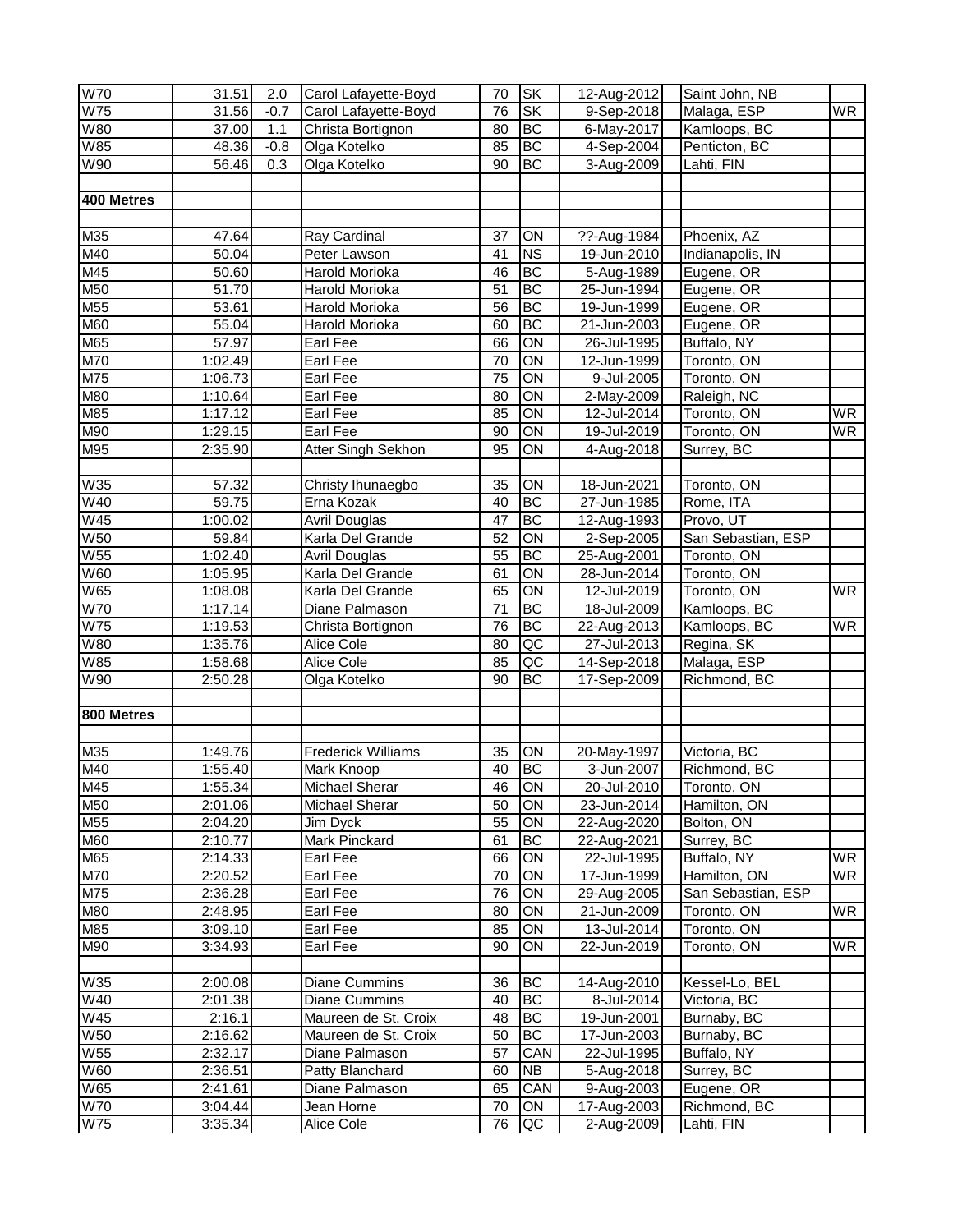| <b>W80</b>               | 3:42.37  | Alice Cole           | 83              | QC              | 30-Jul-2016 | Sherbrooke, QC        |           |
|--------------------------|----------|----------------------|-----------------|-----------------|-------------|-----------------------|-----------|
| <b>W85</b>               | 4:33.86  | Lenore Montgomery    | 85              | <b>BC</b>       | 27-Aug-2015 | Burnaby, BC           |           |
| W90                      | 6:13.82  | Lenore Montgomery    | $\overline{90}$ | <b>BC</b>       | 12-Sep-2020 | Surrey, BC            |           |
|                          |          |                      |                 |                 |             |                       |           |
| 1500 Metres              |          |                      |                 |                 |             |                       |           |
|                          |          |                      |                 |                 |             |                       |           |
| M35                      | 3:45.2   | Paul Williams        | 35              | BC              | 27-May-1992 | Abbotsford, BC        |           |
| M40                      | 4:01.64  | <b>Wayne Stewart</b> | 40              | <b>NB</b>       | 29-Jun-1991 | Ottawa, ON            |           |
|                          | 4:01.4   | <b>Barry Adams</b>   | 42              | BC              | 18-Aug-1984 | Eugene, OR            |           |
|                          | 4:01.4   | Mike Creery          | 40              | <b>BC</b>       | 21-May-1988 | Victoria, BC          |           |
| M45                      | 4:05.16  | Alain Boucher        | 45              | ON              | 9-Jul-2008  | Ottawa, ON            |           |
| M50                      | 4:10.80  | Jean-Pierre Poulin   | 51              | QC              | 24-Jul-2021 | Laval, QC             |           |
| M55                      | 4:22.25  | Jim Dyck             | 55              | ON              | 12-Sep-2020 | St. Catharines, ON    |           |
| M60                      | 4:34.59  | David Guss           | 60              | BC              | 8-Aug-2021  | Surrey, BC            |           |
| M65                      | 4:46.5   | Ed Whitlock          | 66              | $\overline{ON}$ | 6-Sep-1997  | Toronto, ON           |           |
| M70                      | 5:07.90  | Ed Whitlock          | 72              | $\overline{ON}$ | 3-Aug-2003  | Kitchener, ON         |           |
| M75                      | 5:26.03  | <b>Ed Whitlock</b>   | $\overline{76}$ | $\overline{ON}$ | 3-Jun-2007  | London, ON            |           |
| M80                      | 5:48.93  | <b>Ed Whitlock</b>   | 80              | $\overline{ON}$ | 15-Jul-2011 | Sacramento, CA        |           |
| M85                      | 6:38.23  | <b>Ed Whitlock</b>   | 85              | $\overline{ON}$ | 13-Aug-2016 | Toronto, ON           |           |
| M90                      | 10:27.28 | Harry Thompson       | 90              | BC              | 18-May-2013 | Kamloops, BC          |           |
|                          |          |                      |                 |                 |             |                       |           |
| <b>W35</b>               | 4:07.70  | Sasha Gollish        | 35              | ON              | 18-May-2017 | Los Angeles, CA       |           |
| W40                      | 4:23.63  | Erna Kozak           | 41              | $\overline{BC}$ | 31-May-1986 | Burnaby, BC           |           |
| <b>W45</b>               | 4:37.68  | Maureen de St Croix  | 49              | BC              | 1-Jun-2002  | Burnaby, BC           |           |
| <b>W50</b>               | 4:40.92  | Maureen de St Croix  | 50              | BC              | 15-Jun-2003 | Langley, BC           |           |
| <b>W55</b>               | 5:12.62  | Kathryn Martin       | 55              | CAN             | 14-Sep-2007 | Misano-Adriatico, ITA |           |
| <b>W60</b>               | 5:18.59  | Patty Blanchard      | 60              | $\overline{NB}$ | 4-Aug-2018  | Surrey, BC            |           |
| <b>W65</b>               | 5:25.65  | Kathryn Martin       | 65              | CAN             | 11-Aug-2017 | Toronto, ON           | <b>WR</b> |
| <b>W70</b>               | 6:30.79  | Jean Horne           | 70              | $\overline{ON}$ | 16-Aug-2003 | Richmond, BC          |           |
| W75                      | 6:57.67  | Lenore Montgomery    | $\overline{75}$ | BC              | 11-Jun-2005 | Duncan, BC            |           |
| W80                      | 7:47.04  | Alice Cole           | 80              | QC              | 12-Jul-2014 | Toronto, ON           |           |
| <b>W85</b>               | 9:06.76  | Lenore Montgomery    | 85              | BC              | 28-Aug-2015 | Burnaby, BC           |           |
| W90                      | 12:34.67 | Lenore Montgomery    | 90              | <b>BC</b>       | 12-Sep-2020 | Surrey, BC            | <b>WR</b> |
| 1 Mile                   |          |                      |                 |                 |             |                       |           |
|                          |          |                      |                 |                 |             |                       |           |
| M35                      | 4:34.29  | Nathan Kendrick      | 35              | <b>AB</b>       | 7-Jun-2015  | Calgary, AB           |           |
| M40                      | 4:13.52  | Dave Stewart         | 41              | ON              | 22-Jul-1989 | New York, NY          |           |
| M45                      | 4:34.7   | Jerry Kooymans       | 45              | ON              | 10-Aug-2000 | Toronto, ON           |           |
| M50                      | 4:35.89  | Colin Dignum         | 50              | <b>BC</b>       | 12-Jun-2016 | Portland, OR          |           |
| M <sub>55</sub>          | 4:49.94  | David Guss           | 55              | AB              | 18-Jun-2016 | Norwalk, CA           |           |
| <b>M60</b>               | 4:54.90  | David Guss           | 60              | BC              | 7-Aug-2021  | Kelowna, BC           |           |
| M65                      | 5:29.0   | <b>Herb Phillips</b> | 65              | BC              | 9-Aug-2005  | Burnaby, BC           |           |
| M70                      | 5:48.6   | <b>Herb Phillips</b> | 70              | <b>BC</b>       | 17-Jul-2010 | Victoria, BC          |           |
| M75                      | 5:41.80  | Ed Whitlock          | 75              | ON              | 28-Jul-2006 | Windsor, ON           | <b>WR</b> |
| M80                      | 6:59.57  | <b>Roger Davies</b>  | 80              | AB              | 7-Jun-2015  | Calgary, AB           |           |
| M85                      | 7:22.28  | Ed Whitlock          | 85              | ON              | 13-Jun-2016 | London, ON            |           |
|                          |          |                      |                 |                 |             |                       |           |
| W35                      | 4:32.17  | Sasha Gollish        | 39              | ON              | 18-Jul-2021 | Mission Viejo, CA     |           |
| W40                      | 5:21.65  | Thelma Wright        | 40              | ВC              | 31-May-1992 | Burnaby, BC           |           |
| <b>W45</b>               | 5:03.18  | Maureen de St Croix  | 48              | ВC              | 23-Jun-2001 | Eugene, OR            |           |
| $\overline{\text{W5}}$ 0 | 5:02.80  | Maureen de St Croix  | 50              | BC              | 4-Jun-2003  | Richmond, BC          |           |
| W55                      | 5:41.38  | <b>Avril Douglas</b> | 55              | BC              | 28-May-2002 | Richmond, BC          |           |
| W60                      | 5:42.65  | Kathryn Martin       | 61              | CAN             | 17-Jul-2013 | Franklin Square, NY   | <b>WR</b> |
| W65                      | 6:19.04  | Diane Palmason       | 65              | CAN             | 4-Jun-2003  | Richmond, BC          |           |
| <b>W70</b>               | 7:15.68  | <b>Helly Visser</b>  | 70              | AB              | 24-Jun-2004 | Richmond, BC          |           |
| <b>W75</b>               | 7:47.4   | <b>Helly Visser</b>  | 77              | AB              | 18-Jun-2011 | Victoria, BC          |           |
| W80                      | 8:33.76  | <b>Helly Visser</b>  | 80              | AB              | 31-May-2014 | Calgary, AB           |           |
| W85                      | 14:33.8  | <b>Ivy Granstrom</b> | 88              | BC              | 1-Jul-2000  | Eugene, OR            |           |
|                          |          |                      |                 |                 |             |                       |           |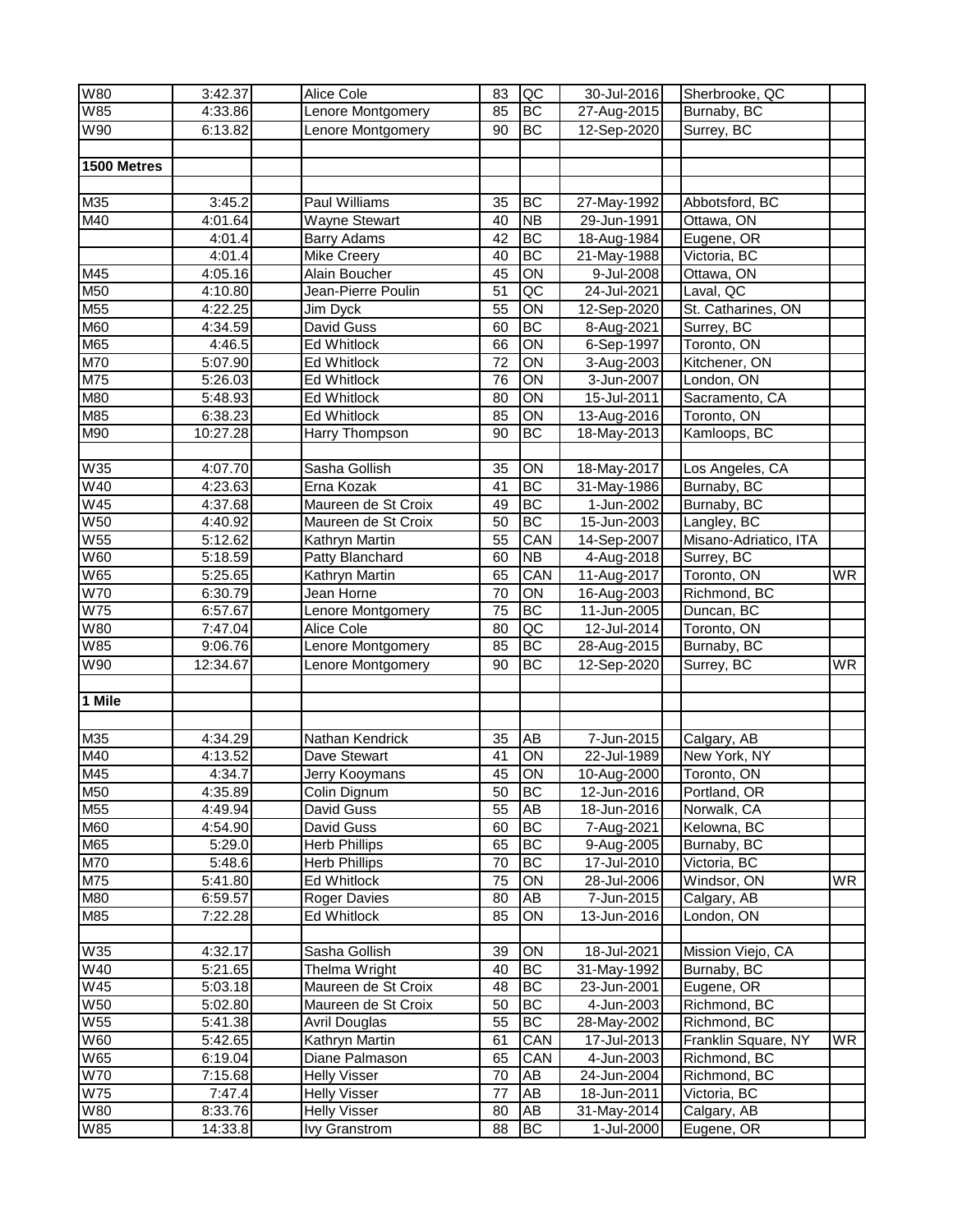| 3000 Metres            |          |                          |                 |                          |                   |                       |                          |
|------------------------|----------|--------------------------|-----------------|--------------------------|-------------------|-----------------------|--------------------------|
|                        |          |                          |                 |                          |                   |                       |                          |
| M35                    | 8:09.27  | Graeme Fell              | 39              | BC                       | 23-May-1998       | Richmond, BC          |                          |
| M40                    | 8:24.2   | Dave Stewart             | 40              | ON                       | 26-Jul-1988       | Montreal, QC          |                          |
| M45                    | 8:49.6   | Steve Boyd               | 45              | $\overline{ON}$          | 28-Jul-2009       | Kingston, ON          |                          |
| M50                    | 9:10.17  | Jean-Pierre Poulin       | 50              | $\overline{AC}$          | 10-Jul-2021       | Sherbrooke, QC        |                          |
| M55                    | 9:36.52  | Jerry Kooymans           | 55              | ON                       | 3-Aug-2010        | Toronto, ON           |                          |
| M60                    | 9:52.30  | David Guss               | 60              | BC                       | 22-Aug-2021       | Surrey, BC            |                          |
| M65                    | 10:36.2  | <b>Maurice Tarrant</b>   | 65              | <b>BC</b>                | 7-May-1995        | Victoria, BC          |                          |
| M70                    | 11:00.69 | <b>Ed Whitlock</b>       | 73              | $\overline{ON}$          | 10-Jul-2004       | Oakville, ON          |                          |
| M75                    | 11:10.43 | <b>Ed Whitlock</b>       | $\overline{75}$ | $\overline{ON}$          | 25-Jul-2006       | Toronto, ON           | <b>WR</b>                |
| M80                    | 12:13.56 | Ed Whitlock              | 80              | ON                       | 26-Jul-2011       | Toronto, ON           | <b>WR</b>                |
| M90                    | 22:08.45 | Harry Thompson           | 91              | BC                       | 28-Jun-2014       | Kelowna, BC           |                          |
| W35                    | 8:59.21  | <b>Ulla Marquette</b>    | 35              | BC                       | 8-Aug-1993        | Lindau, GER           |                          |
| W40                    | 9:40.5   | <b>Catherine Watkins</b> | $\overline{42}$ | BC                       | 24-May-2014       | Victoria, BC          |                          |
| <b>W45</b>             | 9:44.94  | Marilyn Arsenault        | 47              | BC                       | 30-May-2015       | Victoria, BC          |                          |
| W <sub>50</sub>        | 10:16.54 | Maria Zambrano           | 50              | AB                       | 7-Aug-2021        | Sherwood Park AB      |                          |
| W <sub>55</sub>        | 10:55.5  | Kathryn Martin           | $\overline{55}$ | CAN                      | 19-Jul-2007       | Uniondale, NY         |                          |
| W60                    | 11:37.78 | Patty Blanchard          | 60              | $\overline{NB}$          | 8-Jul-2018        | Moncton, NB           |                          |
| W65                    | 12:44.74 | Judy Warick              | 67              | $\overline{\mathsf{SK}}$ | 26-Jun-2016       | Saskatoon, SK         |                          |
| W70                    | 14:53.21 | <b>Helly Visser</b>      | 71              | $\overline{AB}$          | 22-May-2005       | Calgary, AB           |                          |
| W75                    | 15:32.99 | <b>Gwen McFarlan</b>     | 78              | BC                       | 8-Jul-2012        | Burnaby, BC           |                          |
| W80                    | 16:47.89 | Lenore Montgomery        | 82              | BC                       | 16-Jun-2012       | Langley, BC           |                          |
| W85                    | 19:58.05 | Lenore Montgomery        | 87              | <b>BC</b>                | 9-Jul-2017        | Burnaby, BC           | <b>WR</b>                |
|                        |          |                          |                 |                          |                   |                       |                          |
| 5000 Metres            |          |                          |                 |                          |                   |                       |                          |
|                        |          |                          |                 |                          |                   |                       |                          |
| M35                    | 14:01.54 | Paul Williams            | 35              | ВC                       | 24-May-1992       | Portland, OR          |                          |
| M40                    | 14:34.3  | <b>Chris McCubbins</b>   | 41              | <b>MB</b>                | 16-Jun-1987       | Winnipeg, MB          |                          |
| M45                    | 15:22.5  | Colin Dignum             | 45              | <b>BC</b>                | $18 - Jun - 2011$ | Victoria, BC          |                          |
| M50                    | 15:40.57 | Jerry Kooymans           | 50              | $\overline{ON}$          | 26-Aug-2005       | San Sebastian, ESP    |                          |
| M <sub>55</sub>        | 16:30.97 | David Guss               | $\overline{58}$ | <b>BC</b>                | 29-Jun-2019       | Kelowna, BC           |                          |
| M60                    | 17:10.99 | David Guss               | 60              | <b>BC</b>                | 20-Oct-2021       | Kelowna, BC           |                          |
| M65                    | 17:38.50 | <b>Ed Whitlock</b>       | 66              | $\overline{ON}$          | 1-Jun-1997        | Toronto, ON           |                          |
| M70                    | 18:33.38 | Ed Whitlock              | $\overline{70}$ | $\overline{ON}$          | 7-Jul-2001        | Brisbane, AUS         |                          |
| M75                    | 19:07.02 | <b>Ed Whitlock</b>       | 75              | $\overline{ON}$          | 23-Jul-2006       | Dieppe, NB            | <b>WR</b>                |
| M80                    | 20:58.12 | <b>Ed Whitlock</b>       | 80              | <b>ION</b>               | 19-Jun-2011       | Toronto, ON           | $\overline{\mathsf{WR}}$ |
| M85                    | 24:03.99 | Ed Whitlock              | 85              | ON                       | 31-Jul-2016       | Toronto, ON           | <b>WR</b>                |
| M90                    | 52:49.87 | Les Leyland              | 90              | <b>BC</b>                | 7-Sep-2007        | Misano-Adriatico, ITA |                          |
| W35                    | 15:24.12 | Sasha Gollish            | 35              | ON                       | 16-Jun-2017       | Portland, OR          |                          |
| W40                    | 16:42.78 | Patty Blanchard          | 41              | $\overline{AB}$          | 5-Jun-1999        | Dedham, MA            |                          |
| W45                    | 16:51.08 | Marilyn Arsenault        | 47              | <b>BC</b>                | 13-Jun-2015       | Portland, OR          |                          |
| <b>W50</b>             | 17:32.97 | Lucy Smith               | 50              | <b>BC</b>                | 21-Jun-2017       | Victoria, BC          |                          |
| <b>W55</b>             | 18:47.61 | Kathryn Martin           | 55              | CAN                      | 2-Aug-2007        | Orono, ME             |                          |
| $\overline{\text{W6}}$ | 20:22.35 | Elizabeth Waywell        | 63              | $\overline{ON}$          | 14-Aug-2021       | <b>Toronto ON</b>     |                          |
| W65                    | 20:08.17 | Kathryn Martin           | 65              | CAN                      | 28-Oct-2016       | Perth, AUS            | <b>WR</b>                |
| <b>W70</b>             | 23:43.35 | Lenore Montgomery        | 73              | BC                       | 4-Sep-2003        | Chilliwack, BC        |                          |
| <b>W75</b>             | 25:14.78 | Lenore Montgomery        | 75              | BC                       | 29-Jul-2005       | Edmonton, AB          |                          |
| W80                    | 28:11.90 | Lenore Montgomery        | 82              | <b>BC</b>                | 23-Aug-2012       | Burnaby, BC           |                          |
| W85                    | 32:36.20 | Lenore Montgomery        | 85              | <b>BC</b>                | 26-Aug-2015       | Burnaby, BC           | WR                       |
| 10000 Metres           |          |                          |                 |                          |                   |                       |                          |
|                        |          |                          |                 |                          |                   |                       |                          |
| M35                    | 29:01.67 | Paul Williams            | 35              | ВC                       | ??-May-1992       | Barcelona, ESP        |                          |
| M40                    | 30:03.73 | lan Forsyth              | 41              | <b>NS</b>                | 26-Apr-2013       | Hillsdale, MJ         |                          |
| M45                    | 31:42.17 | Jerry Kooymans           | 46              | ON                       | 12-Jul-2001       | Hamilton, ON          |                          |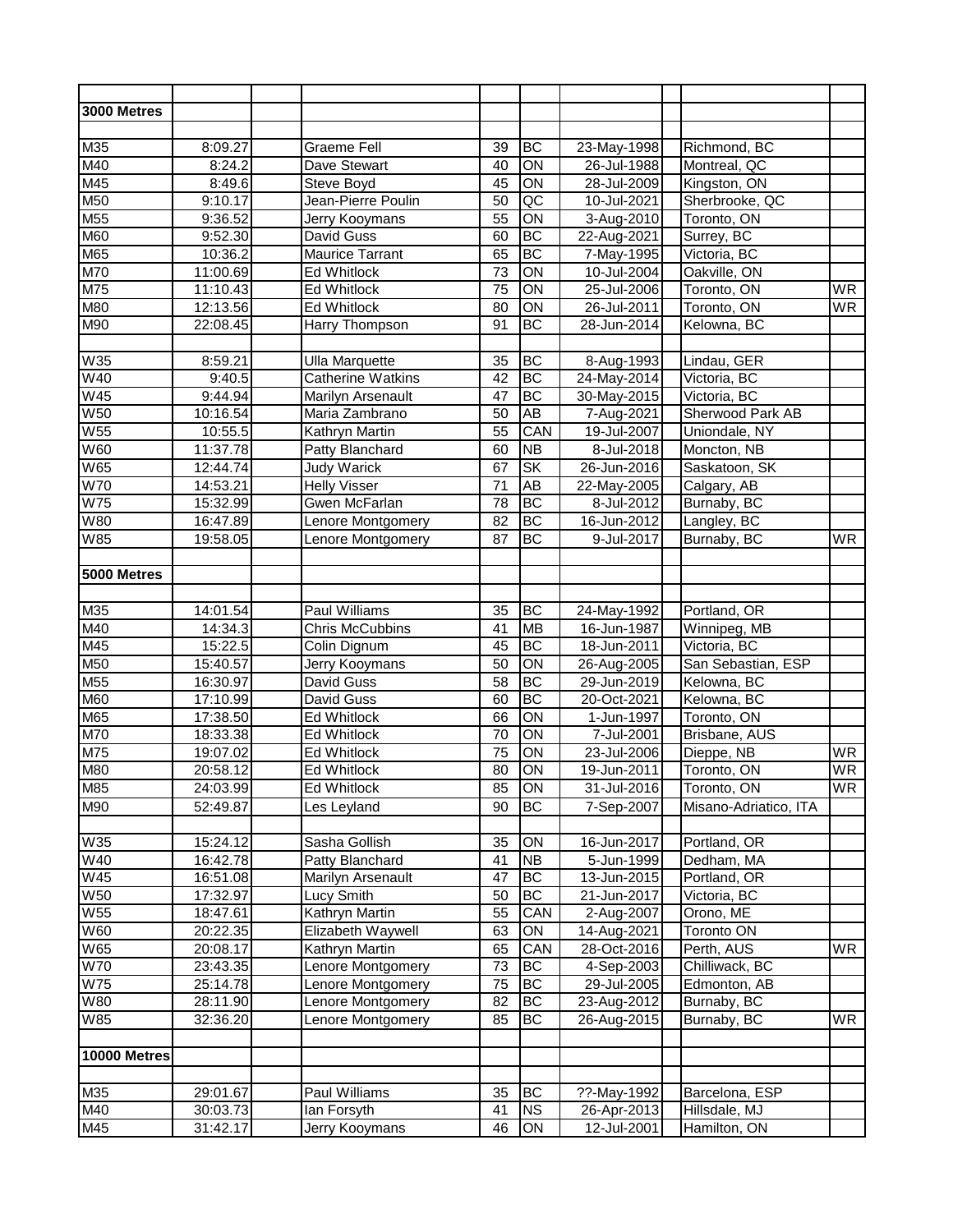| M55<br>55<br>ON<br>14-May-2016<br>34:51.09<br><b>Stuart Galloway</b><br>London, ON<br>M60<br><b>BC</b><br>35:50.3<br>David Guss<br>60<br>Vancouver, BC<br>2-Oct-2021<br>M65<br>$\overline{ON}$<br>36:50.70<br><b>Ed Whitlock</b><br>66<br>16-Aug-1997<br>Toronto, ON<br>M70<br>ON<br>Ed Whitlock<br>70<br>9-Jul-2001<br>Brisbane, AUS<br><b>WR</b><br>38:04.13<br>M75<br>$\overline{ON}$<br>39:25.16<br>Ed Whitlock<br>75<br>21-Jul-2006<br>Dieppe, NB<br>M80<br>Sacramento, CA<br>Ed Whitlock<br>80<br>ON<br>11-Jul-2011<br>42:39.95<br>M85<br>85<br>51:07.53<br>Ed Whitlock<br>ON<br>12-Aug-2016<br>Toronto, ON<br><b>BC</b><br>31:43.26<br>Natasha Wodak<br>37<br>2-May-2019<br>Stanford, CA<br><b>BC</b><br>18-Jun-2021<br>33:08.66<br>41<br>Burnaby, BC<br>Malindi Elmore<br>BC<br>45<br>31-Aug-2013<br>34:28.11<br>Marilyn Arsenault<br>Victoria, BC<br>52<br>CAN<br>37:12.23<br>Kathryn Martin<br>6-Aug-2004<br>Decatur, II<br><b>W55</b><br>CAN<br>Kathryn Martin<br>55<br>4-Aug-2007<br>Orono, ME<br>39:37.78<br>ON<br>Elizabeth Waywell<br>61<br>5-Jul-2019<br>Ste-Therese, QC<br>42:36.18<br><b>W65</b><br>ON<br>Brisbane, AUS<br>46:29.13<br>Molly Turner<br>67<br>3-Jul-2001<br><b>W70</b><br>San Sebastian, ESP<br>51:49.27<br>Molly Turner<br>71<br>ON<br>28-Aug-2005<br><b>W75</b><br><b>BC</b><br>76<br>Dieppe, NB<br>54:12.57<br>Lenore Montgomery<br>21-Jul-2006<br><b>BC</b><br>Spokane, WA<br>W80<br>1:09:32.1<br>lvy Granstrom<br>80<br>15-Aug-1992<br>W85<br>86<br><b>BC</b><br>1:26:55.70<br><b>Ivy Granstrom</b><br>3-Jul-1998<br>Saskatoon, SK<br>Short Hurdles - M35 - M45 110 Metres; M50 - M65 100 Metres; M70+ 80 Metres; W35 100 Metres; W40+ 80 Metres<br>M35<br><b>Jackson Hinton</b><br>37<br>AB<br>Surrey, BC<br>14.06<br>0<br>4-Aug-2018<br>M40<br>$\mathbf 0$<br>40<br><b>AB</b><br>15-May-2022<br>14.34<br><b>Jackson Hinton</b><br>Calgary, AB<br>M45<br>45<br>ON<br>Scott Tyler<br>29-Jun-1985<br>Cleveland, OH<br>15.60<br>M50<br>$\overline{ON}$<br>Scott Tyler<br>51<br>22-Jun-1991<br>Wickliffe, OH<br>14.5<br>M <sub>55</sub><br>$\overline{ON}$<br>14.8<br>Scott Tyler<br>55<br>24-Jun-1995<br>Hamilton, ON<br>M60<br>15.35<br>0.1<br>Ward Hazen<br>61<br>ON<br>15-Aug-2015<br>Lyon, FRA<br>M65<br>16.78<br>ON<br>15-Aug-2021<br>Toronto, ON<br>0.8<br>Ward Hazen<br>67<br>M70<br>13.97<br><b>Richard Lech</b><br>ON<br>14-Sep-2018<br>Malaga, ESP<br>70<br>M75<br>16.4<br>77<br>ON<br>21-Jun-1986<br>Etobicoke, ON<br>Karl Trei<br>M80<br>Karl Trei<br>ON<br>17.29<br>80<br>30-Jul-1989<br>Eugene, OR<br>M85<br>SK<br>Malaga, ESP<br>20.09<br>0.9<br><b>Ted Rowan</b><br>85<br>5-Sep-2018<br>W35<br>AB<br>25-Jun-2016<br>Edmonton, AB<br>12.85<br>1.5<br>Angela Whyte<br>36<br>W <sub>40</sub><br>11.25<br>0.9<br>Leslie Estwick<br>40<br>ON<br>12-Jul-2001<br>Brisbane, AUS<br>$\overline{W45}$<br>AB<br>0.3<br>B. J. Freeman<br>48<br>13.17<br>17-May-2008<br>Calgary, AB<br><b>W50</b><br><b>AB</b><br>$\overline{2}$<br>B. J. Freeman<br>50<br>Sacramento, CA<br>13.65<br>16-Jul-2010<br><b>W55</b><br><b>SK</b><br>57<br>13-Jun-2015<br>13.98<br>Muriel Gieni<br>Regina, SK<br>0.80<br>W60<br>Muriel Gieni<br><b>SK</b><br>4-Aug-2018<br>Surrey, BC<br>13.86<br>$-0.4$<br>60<br>W65<br>Rhona Trott<br>65<br>22-Aug-2014<br>San Jose, CRI<br>16.60<br>ON<br>1<br>70<br>BC<br><b>W70</b><br>18.15<br>0<br>12-Sep-2020<br>Surrey, BC<br>Deborah Lee<br><b>W75</b><br>.7<br>BC<br>Kamloops. BC<br><b>WR</b><br>Christa Bortignon<br>76<br>21-Aug-2013<br>17.44<br>W80<br>1.1<br> BC<br>3-Aug-2018<br>20.12<br>Christa Bortignon<br>81<br>Surrey, BC<br>Long Hurdles - M35-M55 400Metres; M60-M75 300 Metres; M80+ 200 Metres W35-W45 400 Metres; W50 + 300 Metres;<br>53.4<br>George Smith<br>37<br>AB<br>7-Jun-1981<br>40<br>54.76<br>George Smith<br>AB<br>27-Sep-1983<br>San Juan, PUR<br>45<br>58.42<br>George Smith<br><b>AB</b><br>3-Aug-1989<br>Eugene, OR<br>Harold Morioka<br>51<br><b>BC</b><br>13-Aug-1994<br>Eugene, OR<br>58.82<br>57<br><b>BC</b><br>Kamloops, BC<br>1:03.03<br>Harold Morioka<br>19-Aug-2000<br><b>BC</b><br>45.33<br>Harold Morioka<br>60<br>5-Jul-2003<br>Carolina, PUR<br>ON<br>45.71<br>Earl Fee<br>66<br>16-Jul-1995<br>Buffalo, NY<br>M70<br>ON<br>49.07<br>Earl Fee<br>70<br>28-Aug-1999<br>Orlando, FL<br>M75<br>52.91<br>Earl Fee<br>76<br>ON<br>26-Aug-2005<br>San Sebastian, ESP<br>M80<br>81<br>ON<br>5-Sep-2010<br>Mayaguez, PUR<br>36.95<br>0<br>Earl Fee<br>M85<br>ON<br>San Jose, CRI<br>42.70<br>0.4<br>85<br>23-Aug-2014<br>Earl Fee | M50        | 33:15.64 | Jerry Kooymans | 50 | ON | 31-Aug-2005 | San Sebastian, ESP |           |
|---------------------------------------------------------------------------------------------------------------------------------------------------------------------------------------------------------------------------------------------------------------------------------------------------------------------------------------------------------------------------------------------------------------------------------------------------------------------------------------------------------------------------------------------------------------------------------------------------------------------------------------------------------------------------------------------------------------------------------------------------------------------------------------------------------------------------------------------------------------------------------------------------------------------------------------------------------------------------------------------------------------------------------------------------------------------------------------------------------------------------------------------------------------------------------------------------------------------------------------------------------------------------------------------------------------------------------------------------------------------------------------------------------------------------------------------------------------------------------------------------------------------------------------------------------------------------------------------------------------------------------------------------------------------------------------------------------------------------------------------------------------------------------------------------------------------------------------------------------------------------------------------------------------------------------------------------------------------------------------------------------------------------------------------------------------------------------------------------------------------------------------------------------------------------------------------------------------------------------------------------------------------------------------------------------------------------------------------------------------------------------------------------------------------------------------------------------------------------------------------------------------------------------------------------------------------------------------------------------------------------------------------------------------------------------------------------------------------------------------------------------------------------------------------------------------------------------------------------------------------------------------------------------------------------------------------------------------------------------------------------------------------------------------------------------------------------------------------------------------------------------------------------------------------------------------------------------------------------------------------------------------------------------------------------------------------------------------------------------------------------------------------------------------------------------------------------------------------------------------------------------------------------------------------------------------------------------------------------------------------------------------------------------------------------------------------------------------------------------------------------------------------------------------------------------------------------------------------------------------------------------------------------------------------------------------------------------------------------------------------------------------------------------------------------------------------------------------------------------------------------------------------------------------------------------------------------------------------------------------------------------------------------------------------------------------------------------------------------------------------------------------------------------------------------------------------------------------------------------------------------------------------------------------|------------|----------|----------------|----|----|-------------|--------------------|-----------|
|                                                                                                                                                                                                                                                                                                                                                                                                                                                                                                                                                                                                                                                                                                                                                                                                                                                                                                                                                                                                                                                                                                                                                                                                                                                                                                                                                                                                                                                                                                                                                                                                                                                                                                                                                                                                                                                                                                                                                                                                                                                                                                                                                                                                                                                                                                                                                                                                                                                                                                                                                                                                                                                                                                                                                                                                                                                                                                                                                                                                                                                                                                                                                                                                                                                                                                                                                                                                                                                                                                                                                                                                                                                                                                                                                                                                                                                                                                                                                                                                                                                                                                                                                                                                                                                                                                                                                                                                                                                                                                                                       |            |          |                |    |    |             |                    |           |
|                                                                                                                                                                                                                                                                                                                                                                                                                                                                                                                                                                                                                                                                                                                                                                                                                                                                                                                                                                                                                                                                                                                                                                                                                                                                                                                                                                                                                                                                                                                                                                                                                                                                                                                                                                                                                                                                                                                                                                                                                                                                                                                                                                                                                                                                                                                                                                                                                                                                                                                                                                                                                                                                                                                                                                                                                                                                                                                                                                                                                                                                                                                                                                                                                                                                                                                                                                                                                                                                                                                                                                                                                                                                                                                                                                                                                                                                                                                                                                                                                                                                                                                                                                                                                                                                                                                                                                                                                                                                                                                                       |            |          |                |    |    |             |                    |           |
|                                                                                                                                                                                                                                                                                                                                                                                                                                                                                                                                                                                                                                                                                                                                                                                                                                                                                                                                                                                                                                                                                                                                                                                                                                                                                                                                                                                                                                                                                                                                                                                                                                                                                                                                                                                                                                                                                                                                                                                                                                                                                                                                                                                                                                                                                                                                                                                                                                                                                                                                                                                                                                                                                                                                                                                                                                                                                                                                                                                                                                                                                                                                                                                                                                                                                                                                                                                                                                                                                                                                                                                                                                                                                                                                                                                                                                                                                                                                                                                                                                                                                                                                                                                                                                                                                                                                                                                                                                                                                                                                       |            |          |                |    |    |             |                    |           |
|                                                                                                                                                                                                                                                                                                                                                                                                                                                                                                                                                                                                                                                                                                                                                                                                                                                                                                                                                                                                                                                                                                                                                                                                                                                                                                                                                                                                                                                                                                                                                                                                                                                                                                                                                                                                                                                                                                                                                                                                                                                                                                                                                                                                                                                                                                                                                                                                                                                                                                                                                                                                                                                                                                                                                                                                                                                                                                                                                                                                                                                                                                                                                                                                                                                                                                                                                                                                                                                                                                                                                                                                                                                                                                                                                                                                                                                                                                                                                                                                                                                                                                                                                                                                                                                                                                                                                                                                                                                                                                                                       |            |          |                |    |    |             |                    |           |
|                                                                                                                                                                                                                                                                                                                                                                                                                                                                                                                                                                                                                                                                                                                                                                                                                                                                                                                                                                                                                                                                                                                                                                                                                                                                                                                                                                                                                                                                                                                                                                                                                                                                                                                                                                                                                                                                                                                                                                                                                                                                                                                                                                                                                                                                                                                                                                                                                                                                                                                                                                                                                                                                                                                                                                                                                                                                                                                                                                                                                                                                                                                                                                                                                                                                                                                                                                                                                                                                                                                                                                                                                                                                                                                                                                                                                                                                                                                                                                                                                                                                                                                                                                                                                                                                                                                                                                                                                                                                                                                                       |            |          |                |    |    |             |                    | <b>WR</b> |
|                                                                                                                                                                                                                                                                                                                                                                                                                                                                                                                                                                                                                                                                                                                                                                                                                                                                                                                                                                                                                                                                                                                                                                                                                                                                                                                                                                                                                                                                                                                                                                                                                                                                                                                                                                                                                                                                                                                                                                                                                                                                                                                                                                                                                                                                                                                                                                                                                                                                                                                                                                                                                                                                                                                                                                                                                                                                                                                                                                                                                                                                                                                                                                                                                                                                                                                                                                                                                                                                                                                                                                                                                                                                                                                                                                                                                                                                                                                                                                                                                                                                                                                                                                                                                                                                                                                                                                                                                                                                                                                                       |            |          |                |    |    |             |                    | <b>WR</b> |
|                                                                                                                                                                                                                                                                                                                                                                                                                                                                                                                                                                                                                                                                                                                                                                                                                                                                                                                                                                                                                                                                                                                                                                                                                                                                                                                                                                                                                                                                                                                                                                                                                                                                                                                                                                                                                                                                                                                                                                                                                                                                                                                                                                                                                                                                                                                                                                                                                                                                                                                                                                                                                                                                                                                                                                                                                                                                                                                                                                                                                                                                                                                                                                                                                                                                                                                                                                                                                                                                                                                                                                                                                                                                                                                                                                                                                                                                                                                                                                                                                                                                                                                                                                                                                                                                                                                                                                                                                                                                                                                                       |            |          |                |    |    |             |                    | <b>WR</b> |
|                                                                                                                                                                                                                                                                                                                                                                                                                                                                                                                                                                                                                                                                                                                                                                                                                                                                                                                                                                                                                                                                                                                                                                                                                                                                                                                                                                                                                                                                                                                                                                                                                                                                                                                                                                                                                                                                                                                                                                                                                                                                                                                                                                                                                                                                                                                                                                                                                                                                                                                                                                                                                                                                                                                                                                                                                                                                                                                                                                                                                                                                                                                                                                                                                                                                                                                                                                                                                                                                                                                                                                                                                                                                                                                                                                                                                                                                                                                                                                                                                                                                                                                                                                                                                                                                                                                                                                                                                                                                                                                                       |            |          |                |    |    |             |                    |           |
|                                                                                                                                                                                                                                                                                                                                                                                                                                                                                                                                                                                                                                                                                                                                                                                                                                                                                                                                                                                                                                                                                                                                                                                                                                                                                                                                                                                                                                                                                                                                                                                                                                                                                                                                                                                                                                                                                                                                                                                                                                                                                                                                                                                                                                                                                                                                                                                                                                                                                                                                                                                                                                                                                                                                                                                                                                                                                                                                                                                                                                                                                                                                                                                                                                                                                                                                                                                                                                                                                                                                                                                                                                                                                                                                                                                                                                                                                                                                                                                                                                                                                                                                                                                                                                                                                                                                                                                                                                                                                                                                       | W35        |          |                |    |    |             |                    |           |
|                                                                                                                                                                                                                                                                                                                                                                                                                                                                                                                                                                                                                                                                                                                                                                                                                                                                                                                                                                                                                                                                                                                                                                                                                                                                                                                                                                                                                                                                                                                                                                                                                                                                                                                                                                                                                                                                                                                                                                                                                                                                                                                                                                                                                                                                                                                                                                                                                                                                                                                                                                                                                                                                                                                                                                                                                                                                                                                                                                                                                                                                                                                                                                                                                                                                                                                                                                                                                                                                                                                                                                                                                                                                                                                                                                                                                                                                                                                                                                                                                                                                                                                                                                                                                                                                                                                                                                                                                                                                                                                                       | W40        |          |                |    |    |             |                    |           |
|                                                                                                                                                                                                                                                                                                                                                                                                                                                                                                                                                                                                                                                                                                                                                                                                                                                                                                                                                                                                                                                                                                                                                                                                                                                                                                                                                                                                                                                                                                                                                                                                                                                                                                                                                                                                                                                                                                                                                                                                                                                                                                                                                                                                                                                                                                                                                                                                                                                                                                                                                                                                                                                                                                                                                                                                                                                                                                                                                                                                                                                                                                                                                                                                                                                                                                                                                                                                                                                                                                                                                                                                                                                                                                                                                                                                                                                                                                                                                                                                                                                                                                                                                                                                                                                                                                                                                                                                                                                                                                                                       | <b>W45</b> |          |                |    |    |             |                    |           |
|                                                                                                                                                                                                                                                                                                                                                                                                                                                                                                                                                                                                                                                                                                                                                                                                                                                                                                                                                                                                                                                                                                                                                                                                                                                                                                                                                                                                                                                                                                                                                                                                                                                                                                                                                                                                                                                                                                                                                                                                                                                                                                                                                                                                                                                                                                                                                                                                                                                                                                                                                                                                                                                                                                                                                                                                                                                                                                                                                                                                                                                                                                                                                                                                                                                                                                                                                                                                                                                                                                                                                                                                                                                                                                                                                                                                                                                                                                                                                                                                                                                                                                                                                                                                                                                                                                                                                                                                                                                                                                                                       | <b>W50</b> |          |                |    |    |             |                    |           |
|                                                                                                                                                                                                                                                                                                                                                                                                                                                                                                                                                                                                                                                                                                                                                                                                                                                                                                                                                                                                                                                                                                                                                                                                                                                                                                                                                                                                                                                                                                                                                                                                                                                                                                                                                                                                                                                                                                                                                                                                                                                                                                                                                                                                                                                                                                                                                                                                                                                                                                                                                                                                                                                                                                                                                                                                                                                                                                                                                                                                                                                                                                                                                                                                                                                                                                                                                                                                                                                                                                                                                                                                                                                                                                                                                                                                                                                                                                                                                                                                                                                                                                                                                                                                                                                                                                                                                                                                                                                                                                                                       |            |          |                |    |    |             |                    |           |
|                                                                                                                                                                                                                                                                                                                                                                                                                                                                                                                                                                                                                                                                                                                                                                                                                                                                                                                                                                                                                                                                                                                                                                                                                                                                                                                                                                                                                                                                                                                                                                                                                                                                                                                                                                                                                                                                                                                                                                                                                                                                                                                                                                                                                                                                                                                                                                                                                                                                                                                                                                                                                                                                                                                                                                                                                                                                                                                                                                                                                                                                                                                                                                                                                                                                                                                                                                                                                                                                                                                                                                                                                                                                                                                                                                                                                                                                                                                                                                                                                                                                                                                                                                                                                                                                                                                                                                                                                                                                                                                                       | W60        |          |                |    |    |             |                    |           |
|                                                                                                                                                                                                                                                                                                                                                                                                                                                                                                                                                                                                                                                                                                                                                                                                                                                                                                                                                                                                                                                                                                                                                                                                                                                                                                                                                                                                                                                                                                                                                                                                                                                                                                                                                                                                                                                                                                                                                                                                                                                                                                                                                                                                                                                                                                                                                                                                                                                                                                                                                                                                                                                                                                                                                                                                                                                                                                                                                                                                                                                                                                                                                                                                                                                                                                                                                                                                                                                                                                                                                                                                                                                                                                                                                                                                                                                                                                                                                                                                                                                                                                                                                                                                                                                                                                                                                                                                                                                                                                                                       |            |          |                |    |    |             |                    |           |
|                                                                                                                                                                                                                                                                                                                                                                                                                                                                                                                                                                                                                                                                                                                                                                                                                                                                                                                                                                                                                                                                                                                                                                                                                                                                                                                                                                                                                                                                                                                                                                                                                                                                                                                                                                                                                                                                                                                                                                                                                                                                                                                                                                                                                                                                                                                                                                                                                                                                                                                                                                                                                                                                                                                                                                                                                                                                                                                                                                                                                                                                                                                                                                                                                                                                                                                                                                                                                                                                                                                                                                                                                                                                                                                                                                                                                                                                                                                                                                                                                                                                                                                                                                                                                                                                                                                                                                                                                                                                                                                                       |            |          |                |    |    |             |                    |           |
|                                                                                                                                                                                                                                                                                                                                                                                                                                                                                                                                                                                                                                                                                                                                                                                                                                                                                                                                                                                                                                                                                                                                                                                                                                                                                                                                                                                                                                                                                                                                                                                                                                                                                                                                                                                                                                                                                                                                                                                                                                                                                                                                                                                                                                                                                                                                                                                                                                                                                                                                                                                                                                                                                                                                                                                                                                                                                                                                                                                                                                                                                                                                                                                                                                                                                                                                                                                                                                                                                                                                                                                                                                                                                                                                                                                                                                                                                                                                                                                                                                                                                                                                                                                                                                                                                                                                                                                                                                                                                                                                       |            |          |                |    |    |             |                    |           |
|                                                                                                                                                                                                                                                                                                                                                                                                                                                                                                                                                                                                                                                                                                                                                                                                                                                                                                                                                                                                                                                                                                                                                                                                                                                                                                                                                                                                                                                                                                                                                                                                                                                                                                                                                                                                                                                                                                                                                                                                                                                                                                                                                                                                                                                                                                                                                                                                                                                                                                                                                                                                                                                                                                                                                                                                                                                                                                                                                                                                                                                                                                                                                                                                                                                                                                                                                                                                                                                                                                                                                                                                                                                                                                                                                                                                                                                                                                                                                                                                                                                                                                                                                                                                                                                                                                                                                                                                                                                                                                                                       |            |          |                |    |    |             |                    |           |
|                                                                                                                                                                                                                                                                                                                                                                                                                                                                                                                                                                                                                                                                                                                                                                                                                                                                                                                                                                                                                                                                                                                                                                                                                                                                                                                                                                                                                                                                                                                                                                                                                                                                                                                                                                                                                                                                                                                                                                                                                                                                                                                                                                                                                                                                                                                                                                                                                                                                                                                                                                                                                                                                                                                                                                                                                                                                                                                                                                                                                                                                                                                                                                                                                                                                                                                                                                                                                                                                                                                                                                                                                                                                                                                                                                                                                                                                                                                                                                                                                                                                                                                                                                                                                                                                                                                                                                                                                                                                                                                                       |            |          |                |    |    |             |                    |           |
|                                                                                                                                                                                                                                                                                                                                                                                                                                                                                                                                                                                                                                                                                                                                                                                                                                                                                                                                                                                                                                                                                                                                                                                                                                                                                                                                                                                                                                                                                                                                                                                                                                                                                                                                                                                                                                                                                                                                                                                                                                                                                                                                                                                                                                                                                                                                                                                                                                                                                                                                                                                                                                                                                                                                                                                                                                                                                                                                                                                                                                                                                                                                                                                                                                                                                                                                                                                                                                                                                                                                                                                                                                                                                                                                                                                                                                                                                                                                                                                                                                                                                                                                                                                                                                                                                                                                                                                                                                                                                                                                       |            |          |                |    |    |             |                    |           |
|                                                                                                                                                                                                                                                                                                                                                                                                                                                                                                                                                                                                                                                                                                                                                                                                                                                                                                                                                                                                                                                                                                                                                                                                                                                                                                                                                                                                                                                                                                                                                                                                                                                                                                                                                                                                                                                                                                                                                                                                                                                                                                                                                                                                                                                                                                                                                                                                                                                                                                                                                                                                                                                                                                                                                                                                                                                                                                                                                                                                                                                                                                                                                                                                                                                                                                                                                                                                                                                                                                                                                                                                                                                                                                                                                                                                                                                                                                                                                                                                                                                                                                                                                                                                                                                                                                                                                                                                                                                                                                                                       |            |          |                |    |    |             |                    |           |
|                                                                                                                                                                                                                                                                                                                                                                                                                                                                                                                                                                                                                                                                                                                                                                                                                                                                                                                                                                                                                                                                                                                                                                                                                                                                                                                                                                                                                                                                                                                                                                                                                                                                                                                                                                                                                                                                                                                                                                                                                                                                                                                                                                                                                                                                                                                                                                                                                                                                                                                                                                                                                                                                                                                                                                                                                                                                                                                                                                                                                                                                                                                                                                                                                                                                                                                                                                                                                                                                                                                                                                                                                                                                                                                                                                                                                                                                                                                                                                                                                                                                                                                                                                                                                                                                                                                                                                                                                                                                                                                                       |            |          |                |    |    |             |                    |           |
|                                                                                                                                                                                                                                                                                                                                                                                                                                                                                                                                                                                                                                                                                                                                                                                                                                                                                                                                                                                                                                                                                                                                                                                                                                                                                                                                                                                                                                                                                                                                                                                                                                                                                                                                                                                                                                                                                                                                                                                                                                                                                                                                                                                                                                                                                                                                                                                                                                                                                                                                                                                                                                                                                                                                                                                                                                                                                                                                                                                                                                                                                                                                                                                                                                                                                                                                                                                                                                                                                                                                                                                                                                                                                                                                                                                                                                                                                                                                                                                                                                                                                                                                                                                                                                                                                                                                                                                                                                                                                                                                       |            |          |                |    |    |             |                    |           |
|                                                                                                                                                                                                                                                                                                                                                                                                                                                                                                                                                                                                                                                                                                                                                                                                                                                                                                                                                                                                                                                                                                                                                                                                                                                                                                                                                                                                                                                                                                                                                                                                                                                                                                                                                                                                                                                                                                                                                                                                                                                                                                                                                                                                                                                                                                                                                                                                                                                                                                                                                                                                                                                                                                                                                                                                                                                                                                                                                                                                                                                                                                                                                                                                                                                                                                                                                                                                                                                                                                                                                                                                                                                                                                                                                                                                                                                                                                                                                                                                                                                                                                                                                                                                                                                                                                                                                                                                                                                                                                                                       |            |          |                |    |    |             |                    |           |
|                                                                                                                                                                                                                                                                                                                                                                                                                                                                                                                                                                                                                                                                                                                                                                                                                                                                                                                                                                                                                                                                                                                                                                                                                                                                                                                                                                                                                                                                                                                                                                                                                                                                                                                                                                                                                                                                                                                                                                                                                                                                                                                                                                                                                                                                                                                                                                                                                                                                                                                                                                                                                                                                                                                                                                                                                                                                                                                                                                                                                                                                                                                                                                                                                                                                                                                                                                                                                                                                                                                                                                                                                                                                                                                                                                                                                                                                                                                                                                                                                                                                                                                                                                                                                                                                                                                                                                                                                                                                                                                                       |            |          |                |    |    |             |                    |           |
|                                                                                                                                                                                                                                                                                                                                                                                                                                                                                                                                                                                                                                                                                                                                                                                                                                                                                                                                                                                                                                                                                                                                                                                                                                                                                                                                                                                                                                                                                                                                                                                                                                                                                                                                                                                                                                                                                                                                                                                                                                                                                                                                                                                                                                                                                                                                                                                                                                                                                                                                                                                                                                                                                                                                                                                                                                                                                                                                                                                                                                                                                                                                                                                                                                                                                                                                                                                                                                                                                                                                                                                                                                                                                                                                                                                                                                                                                                                                                                                                                                                                                                                                                                                                                                                                                                                                                                                                                                                                                                                                       |            |          |                |    |    |             |                    |           |
|                                                                                                                                                                                                                                                                                                                                                                                                                                                                                                                                                                                                                                                                                                                                                                                                                                                                                                                                                                                                                                                                                                                                                                                                                                                                                                                                                                                                                                                                                                                                                                                                                                                                                                                                                                                                                                                                                                                                                                                                                                                                                                                                                                                                                                                                                                                                                                                                                                                                                                                                                                                                                                                                                                                                                                                                                                                                                                                                                                                                                                                                                                                                                                                                                                                                                                                                                                                                                                                                                                                                                                                                                                                                                                                                                                                                                                                                                                                                                                                                                                                                                                                                                                                                                                                                                                                                                                                                                                                                                                                                       |            |          |                |    |    |             |                    |           |
|                                                                                                                                                                                                                                                                                                                                                                                                                                                                                                                                                                                                                                                                                                                                                                                                                                                                                                                                                                                                                                                                                                                                                                                                                                                                                                                                                                                                                                                                                                                                                                                                                                                                                                                                                                                                                                                                                                                                                                                                                                                                                                                                                                                                                                                                                                                                                                                                                                                                                                                                                                                                                                                                                                                                                                                                                                                                                                                                                                                                                                                                                                                                                                                                                                                                                                                                                                                                                                                                                                                                                                                                                                                                                                                                                                                                                                                                                                                                                                                                                                                                                                                                                                                                                                                                                                                                                                                                                                                                                                                                       |            |          |                |    |    |             |                    |           |
|                                                                                                                                                                                                                                                                                                                                                                                                                                                                                                                                                                                                                                                                                                                                                                                                                                                                                                                                                                                                                                                                                                                                                                                                                                                                                                                                                                                                                                                                                                                                                                                                                                                                                                                                                                                                                                                                                                                                                                                                                                                                                                                                                                                                                                                                                                                                                                                                                                                                                                                                                                                                                                                                                                                                                                                                                                                                                                                                                                                                                                                                                                                                                                                                                                                                                                                                                                                                                                                                                                                                                                                                                                                                                                                                                                                                                                                                                                                                                                                                                                                                                                                                                                                                                                                                                                                                                                                                                                                                                                                                       |            |          |                |    |    |             |                    |           |
|                                                                                                                                                                                                                                                                                                                                                                                                                                                                                                                                                                                                                                                                                                                                                                                                                                                                                                                                                                                                                                                                                                                                                                                                                                                                                                                                                                                                                                                                                                                                                                                                                                                                                                                                                                                                                                                                                                                                                                                                                                                                                                                                                                                                                                                                                                                                                                                                                                                                                                                                                                                                                                                                                                                                                                                                                                                                                                                                                                                                                                                                                                                                                                                                                                                                                                                                                                                                                                                                                                                                                                                                                                                                                                                                                                                                                                                                                                                                                                                                                                                                                                                                                                                                                                                                                                                                                                                                                                                                                                                                       |            |          |                |    |    |             |                    |           |
|                                                                                                                                                                                                                                                                                                                                                                                                                                                                                                                                                                                                                                                                                                                                                                                                                                                                                                                                                                                                                                                                                                                                                                                                                                                                                                                                                                                                                                                                                                                                                                                                                                                                                                                                                                                                                                                                                                                                                                                                                                                                                                                                                                                                                                                                                                                                                                                                                                                                                                                                                                                                                                                                                                                                                                                                                                                                                                                                                                                                                                                                                                                                                                                                                                                                                                                                                                                                                                                                                                                                                                                                                                                                                                                                                                                                                                                                                                                                                                                                                                                                                                                                                                                                                                                                                                                                                                                                                                                                                                                                       |            |          |                |    |    |             |                    |           |
|                                                                                                                                                                                                                                                                                                                                                                                                                                                                                                                                                                                                                                                                                                                                                                                                                                                                                                                                                                                                                                                                                                                                                                                                                                                                                                                                                                                                                                                                                                                                                                                                                                                                                                                                                                                                                                                                                                                                                                                                                                                                                                                                                                                                                                                                                                                                                                                                                                                                                                                                                                                                                                                                                                                                                                                                                                                                                                                                                                                                                                                                                                                                                                                                                                                                                                                                                                                                                                                                                                                                                                                                                                                                                                                                                                                                                                                                                                                                                                                                                                                                                                                                                                                                                                                                                                                                                                                                                                                                                                                                       |            |          |                |    |    |             |                    |           |
|                                                                                                                                                                                                                                                                                                                                                                                                                                                                                                                                                                                                                                                                                                                                                                                                                                                                                                                                                                                                                                                                                                                                                                                                                                                                                                                                                                                                                                                                                                                                                                                                                                                                                                                                                                                                                                                                                                                                                                                                                                                                                                                                                                                                                                                                                                                                                                                                                                                                                                                                                                                                                                                                                                                                                                                                                                                                                                                                                                                                                                                                                                                                                                                                                                                                                                                                                                                                                                                                                                                                                                                                                                                                                                                                                                                                                                                                                                                                                                                                                                                                                                                                                                                                                                                                                                                                                                                                                                                                                                                                       |            |          |                |    |    |             |                    |           |
|                                                                                                                                                                                                                                                                                                                                                                                                                                                                                                                                                                                                                                                                                                                                                                                                                                                                                                                                                                                                                                                                                                                                                                                                                                                                                                                                                                                                                                                                                                                                                                                                                                                                                                                                                                                                                                                                                                                                                                                                                                                                                                                                                                                                                                                                                                                                                                                                                                                                                                                                                                                                                                                                                                                                                                                                                                                                                                                                                                                                                                                                                                                                                                                                                                                                                                                                                                                                                                                                                                                                                                                                                                                                                                                                                                                                                                                                                                                                                                                                                                                                                                                                                                                                                                                                                                                                                                                                                                                                                                                                       |            |          |                |    |    |             |                    |           |
|                                                                                                                                                                                                                                                                                                                                                                                                                                                                                                                                                                                                                                                                                                                                                                                                                                                                                                                                                                                                                                                                                                                                                                                                                                                                                                                                                                                                                                                                                                                                                                                                                                                                                                                                                                                                                                                                                                                                                                                                                                                                                                                                                                                                                                                                                                                                                                                                                                                                                                                                                                                                                                                                                                                                                                                                                                                                                                                                                                                                                                                                                                                                                                                                                                                                                                                                                                                                                                                                                                                                                                                                                                                                                                                                                                                                                                                                                                                                                                                                                                                                                                                                                                                                                                                                                                                                                                                                                                                                                                                                       |            |          |                |    |    |             |                    |           |
|                                                                                                                                                                                                                                                                                                                                                                                                                                                                                                                                                                                                                                                                                                                                                                                                                                                                                                                                                                                                                                                                                                                                                                                                                                                                                                                                                                                                                                                                                                                                                                                                                                                                                                                                                                                                                                                                                                                                                                                                                                                                                                                                                                                                                                                                                                                                                                                                                                                                                                                                                                                                                                                                                                                                                                                                                                                                                                                                                                                                                                                                                                                                                                                                                                                                                                                                                                                                                                                                                                                                                                                                                                                                                                                                                                                                                                                                                                                                                                                                                                                                                                                                                                                                                                                                                                                                                                                                                                                                                                                                       |            |          |                |    |    |             |                    |           |
|                                                                                                                                                                                                                                                                                                                                                                                                                                                                                                                                                                                                                                                                                                                                                                                                                                                                                                                                                                                                                                                                                                                                                                                                                                                                                                                                                                                                                                                                                                                                                                                                                                                                                                                                                                                                                                                                                                                                                                                                                                                                                                                                                                                                                                                                                                                                                                                                                                                                                                                                                                                                                                                                                                                                                                                                                                                                                                                                                                                                                                                                                                                                                                                                                                                                                                                                                                                                                                                                                                                                                                                                                                                                                                                                                                                                                                                                                                                                                                                                                                                                                                                                                                                                                                                                                                                                                                                                                                                                                                                                       |            |          |                |    |    |             |                    |           |
|                                                                                                                                                                                                                                                                                                                                                                                                                                                                                                                                                                                                                                                                                                                                                                                                                                                                                                                                                                                                                                                                                                                                                                                                                                                                                                                                                                                                                                                                                                                                                                                                                                                                                                                                                                                                                                                                                                                                                                                                                                                                                                                                                                                                                                                                                                                                                                                                                                                                                                                                                                                                                                                                                                                                                                                                                                                                                                                                                                                                                                                                                                                                                                                                                                                                                                                                                                                                                                                                                                                                                                                                                                                                                                                                                                                                                                                                                                                                                                                                                                                                                                                                                                                                                                                                                                                                                                                                                                                                                                                                       |            |          |                |    |    |             |                    |           |
|                                                                                                                                                                                                                                                                                                                                                                                                                                                                                                                                                                                                                                                                                                                                                                                                                                                                                                                                                                                                                                                                                                                                                                                                                                                                                                                                                                                                                                                                                                                                                                                                                                                                                                                                                                                                                                                                                                                                                                                                                                                                                                                                                                                                                                                                                                                                                                                                                                                                                                                                                                                                                                                                                                                                                                                                                                                                                                                                                                                                                                                                                                                                                                                                                                                                                                                                                                                                                                                                                                                                                                                                                                                                                                                                                                                                                                                                                                                                                                                                                                                                                                                                                                                                                                                                                                                                                                                                                                                                                                                                       |            |          |                |    |    |             |                    |           |
|                                                                                                                                                                                                                                                                                                                                                                                                                                                                                                                                                                                                                                                                                                                                                                                                                                                                                                                                                                                                                                                                                                                                                                                                                                                                                                                                                                                                                                                                                                                                                                                                                                                                                                                                                                                                                                                                                                                                                                                                                                                                                                                                                                                                                                                                                                                                                                                                                                                                                                                                                                                                                                                                                                                                                                                                                                                                                                                                                                                                                                                                                                                                                                                                                                                                                                                                                                                                                                                                                                                                                                                                                                                                                                                                                                                                                                                                                                                                                                                                                                                                                                                                                                                                                                                                                                                                                                                                                                                                                                                                       |            |          |                |    |    |             |                    |           |
|                                                                                                                                                                                                                                                                                                                                                                                                                                                                                                                                                                                                                                                                                                                                                                                                                                                                                                                                                                                                                                                                                                                                                                                                                                                                                                                                                                                                                                                                                                                                                                                                                                                                                                                                                                                                                                                                                                                                                                                                                                                                                                                                                                                                                                                                                                                                                                                                                                                                                                                                                                                                                                                                                                                                                                                                                                                                                                                                                                                                                                                                                                                                                                                                                                                                                                                                                                                                                                                                                                                                                                                                                                                                                                                                                                                                                                                                                                                                                                                                                                                                                                                                                                                                                                                                                                                                                                                                                                                                                                                                       |            |          |                |    |    |             |                    |           |
|                                                                                                                                                                                                                                                                                                                                                                                                                                                                                                                                                                                                                                                                                                                                                                                                                                                                                                                                                                                                                                                                                                                                                                                                                                                                                                                                                                                                                                                                                                                                                                                                                                                                                                                                                                                                                                                                                                                                                                                                                                                                                                                                                                                                                                                                                                                                                                                                                                                                                                                                                                                                                                                                                                                                                                                                                                                                                                                                                                                                                                                                                                                                                                                                                                                                                                                                                                                                                                                                                                                                                                                                                                                                                                                                                                                                                                                                                                                                                                                                                                                                                                                                                                                                                                                                                                                                                                                                                                                                                                                                       |            |          |                |    |    |             |                    |           |
|                                                                                                                                                                                                                                                                                                                                                                                                                                                                                                                                                                                                                                                                                                                                                                                                                                                                                                                                                                                                                                                                                                                                                                                                                                                                                                                                                                                                                                                                                                                                                                                                                                                                                                                                                                                                                                                                                                                                                                                                                                                                                                                                                                                                                                                                                                                                                                                                                                                                                                                                                                                                                                                                                                                                                                                                                                                                                                                                                                                                                                                                                                                                                                                                                                                                                                                                                                                                                                                                                                                                                                                                                                                                                                                                                                                                                                                                                                                                                                                                                                                                                                                                                                                                                                                                                                                                                                                                                                                                                                                                       |            |          |                |    |    |             |                    |           |
|                                                                                                                                                                                                                                                                                                                                                                                                                                                                                                                                                                                                                                                                                                                                                                                                                                                                                                                                                                                                                                                                                                                                                                                                                                                                                                                                                                                                                                                                                                                                                                                                                                                                                                                                                                                                                                                                                                                                                                                                                                                                                                                                                                                                                                                                                                                                                                                                                                                                                                                                                                                                                                                                                                                                                                                                                                                                                                                                                                                                                                                                                                                                                                                                                                                                                                                                                                                                                                                                                                                                                                                                                                                                                                                                                                                                                                                                                                                                                                                                                                                                                                                                                                                                                                                                                                                                                                                                                                                                                                                                       |            |          |                |    |    |             |                    |           |
|                                                                                                                                                                                                                                                                                                                                                                                                                                                                                                                                                                                                                                                                                                                                                                                                                                                                                                                                                                                                                                                                                                                                                                                                                                                                                                                                                                                                                                                                                                                                                                                                                                                                                                                                                                                                                                                                                                                                                                                                                                                                                                                                                                                                                                                                                                                                                                                                                                                                                                                                                                                                                                                                                                                                                                                                                                                                                                                                                                                                                                                                                                                                                                                                                                                                                                                                                                                                                                                                                                                                                                                                                                                                                                                                                                                                                                                                                                                                                                                                                                                                                                                                                                                                                                                                                                                                                                                                                                                                                                                                       |            |          |                |    |    |             |                    |           |
|                                                                                                                                                                                                                                                                                                                                                                                                                                                                                                                                                                                                                                                                                                                                                                                                                                                                                                                                                                                                                                                                                                                                                                                                                                                                                                                                                                                                                                                                                                                                                                                                                                                                                                                                                                                                                                                                                                                                                                                                                                                                                                                                                                                                                                                                                                                                                                                                                                                                                                                                                                                                                                                                                                                                                                                                                                                                                                                                                                                                                                                                                                                                                                                                                                                                                                                                                                                                                                                                                                                                                                                                                                                                                                                                                                                                                                                                                                                                                                                                                                                                                                                                                                                                                                                                                                                                                                                                                                                                                                                                       |            |          |                |    |    |             |                    |           |
|                                                                                                                                                                                                                                                                                                                                                                                                                                                                                                                                                                                                                                                                                                                                                                                                                                                                                                                                                                                                                                                                                                                                                                                                                                                                                                                                                                                                                                                                                                                                                                                                                                                                                                                                                                                                                                                                                                                                                                                                                                                                                                                                                                                                                                                                                                                                                                                                                                                                                                                                                                                                                                                                                                                                                                                                                                                                                                                                                                                                                                                                                                                                                                                                                                                                                                                                                                                                                                                                                                                                                                                                                                                                                                                                                                                                                                                                                                                                                                                                                                                                                                                                                                                                                                                                                                                                                                                                                                                                                                                                       | M35        |          |                |    |    |             |                    |           |
|                                                                                                                                                                                                                                                                                                                                                                                                                                                                                                                                                                                                                                                                                                                                                                                                                                                                                                                                                                                                                                                                                                                                                                                                                                                                                                                                                                                                                                                                                                                                                                                                                                                                                                                                                                                                                                                                                                                                                                                                                                                                                                                                                                                                                                                                                                                                                                                                                                                                                                                                                                                                                                                                                                                                                                                                                                                                                                                                                                                                                                                                                                                                                                                                                                                                                                                                                                                                                                                                                                                                                                                                                                                                                                                                                                                                                                                                                                                                                                                                                                                                                                                                                                                                                                                                                                                                                                                                                                                                                                                                       | M40        |          |                |    |    |             |                    |           |
|                                                                                                                                                                                                                                                                                                                                                                                                                                                                                                                                                                                                                                                                                                                                                                                                                                                                                                                                                                                                                                                                                                                                                                                                                                                                                                                                                                                                                                                                                                                                                                                                                                                                                                                                                                                                                                                                                                                                                                                                                                                                                                                                                                                                                                                                                                                                                                                                                                                                                                                                                                                                                                                                                                                                                                                                                                                                                                                                                                                                                                                                                                                                                                                                                                                                                                                                                                                                                                                                                                                                                                                                                                                                                                                                                                                                                                                                                                                                                                                                                                                                                                                                                                                                                                                                                                                                                                                                                                                                                                                                       | M45        |          |                |    |    |             |                    |           |
|                                                                                                                                                                                                                                                                                                                                                                                                                                                                                                                                                                                                                                                                                                                                                                                                                                                                                                                                                                                                                                                                                                                                                                                                                                                                                                                                                                                                                                                                                                                                                                                                                                                                                                                                                                                                                                                                                                                                                                                                                                                                                                                                                                                                                                                                                                                                                                                                                                                                                                                                                                                                                                                                                                                                                                                                                                                                                                                                                                                                                                                                                                                                                                                                                                                                                                                                                                                                                                                                                                                                                                                                                                                                                                                                                                                                                                                                                                                                                                                                                                                                                                                                                                                                                                                                                                                                                                                                                                                                                                                                       | M50        |          |                |    |    |             |                    |           |
|                                                                                                                                                                                                                                                                                                                                                                                                                                                                                                                                                                                                                                                                                                                                                                                                                                                                                                                                                                                                                                                                                                                                                                                                                                                                                                                                                                                                                                                                                                                                                                                                                                                                                                                                                                                                                                                                                                                                                                                                                                                                                                                                                                                                                                                                                                                                                                                                                                                                                                                                                                                                                                                                                                                                                                                                                                                                                                                                                                                                                                                                                                                                                                                                                                                                                                                                                                                                                                                                                                                                                                                                                                                                                                                                                                                                                                                                                                                                                                                                                                                                                                                                                                                                                                                                                                                                                                                                                                                                                                                                       | M55        |          |                |    |    |             |                    |           |
|                                                                                                                                                                                                                                                                                                                                                                                                                                                                                                                                                                                                                                                                                                                                                                                                                                                                                                                                                                                                                                                                                                                                                                                                                                                                                                                                                                                                                                                                                                                                                                                                                                                                                                                                                                                                                                                                                                                                                                                                                                                                                                                                                                                                                                                                                                                                                                                                                                                                                                                                                                                                                                                                                                                                                                                                                                                                                                                                                                                                                                                                                                                                                                                                                                                                                                                                                                                                                                                                                                                                                                                                                                                                                                                                                                                                                                                                                                                                                                                                                                                                                                                                                                                                                                                                                                                                                                                                                                                                                                                                       | M60        |          |                |    |    |             |                    |           |
|                                                                                                                                                                                                                                                                                                                                                                                                                                                                                                                                                                                                                                                                                                                                                                                                                                                                                                                                                                                                                                                                                                                                                                                                                                                                                                                                                                                                                                                                                                                                                                                                                                                                                                                                                                                                                                                                                                                                                                                                                                                                                                                                                                                                                                                                                                                                                                                                                                                                                                                                                                                                                                                                                                                                                                                                                                                                                                                                                                                                                                                                                                                                                                                                                                                                                                                                                                                                                                                                                                                                                                                                                                                                                                                                                                                                                                                                                                                                                                                                                                                                                                                                                                                                                                                                                                                                                                                                                                                                                                                                       | M65        |          |                |    |    |             |                    |           |
|                                                                                                                                                                                                                                                                                                                                                                                                                                                                                                                                                                                                                                                                                                                                                                                                                                                                                                                                                                                                                                                                                                                                                                                                                                                                                                                                                                                                                                                                                                                                                                                                                                                                                                                                                                                                                                                                                                                                                                                                                                                                                                                                                                                                                                                                                                                                                                                                                                                                                                                                                                                                                                                                                                                                                                                                                                                                                                                                                                                                                                                                                                                                                                                                                                                                                                                                                                                                                                                                                                                                                                                                                                                                                                                                                                                                                                                                                                                                                                                                                                                                                                                                                                                                                                                                                                                                                                                                                                                                                                                                       |            |          |                |    |    |             |                    |           |
|                                                                                                                                                                                                                                                                                                                                                                                                                                                                                                                                                                                                                                                                                                                                                                                                                                                                                                                                                                                                                                                                                                                                                                                                                                                                                                                                                                                                                                                                                                                                                                                                                                                                                                                                                                                                                                                                                                                                                                                                                                                                                                                                                                                                                                                                                                                                                                                                                                                                                                                                                                                                                                                                                                                                                                                                                                                                                                                                                                                                                                                                                                                                                                                                                                                                                                                                                                                                                                                                                                                                                                                                                                                                                                                                                                                                                                                                                                                                                                                                                                                                                                                                                                                                                                                                                                                                                                                                                                                                                                                                       |            |          |                |    |    |             |                    |           |
|                                                                                                                                                                                                                                                                                                                                                                                                                                                                                                                                                                                                                                                                                                                                                                                                                                                                                                                                                                                                                                                                                                                                                                                                                                                                                                                                                                                                                                                                                                                                                                                                                                                                                                                                                                                                                                                                                                                                                                                                                                                                                                                                                                                                                                                                                                                                                                                                                                                                                                                                                                                                                                                                                                                                                                                                                                                                                                                                                                                                                                                                                                                                                                                                                                                                                                                                                                                                                                                                                                                                                                                                                                                                                                                                                                                                                                                                                                                                                                                                                                                                                                                                                                                                                                                                                                                                                                                                                                                                                                                                       |            |          |                |    |    |             |                    | <b>WR</b> |
|                                                                                                                                                                                                                                                                                                                                                                                                                                                                                                                                                                                                                                                                                                                                                                                                                                                                                                                                                                                                                                                                                                                                                                                                                                                                                                                                                                                                                                                                                                                                                                                                                                                                                                                                                                                                                                                                                                                                                                                                                                                                                                                                                                                                                                                                                                                                                                                                                                                                                                                                                                                                                                                                                                                                                                                                                                                                                                                                                                                                                                                                                                                                                                                                                                                                                                                                                                                                                                                                                                                                                                                                                                                                                                                                                                                                                                                                                                                                                                                                                                                                                                                                                                                                                                                                                                                                                                                                                                                                                                                                       |            |          |                |    |    |             |                    | <b>WR</b> |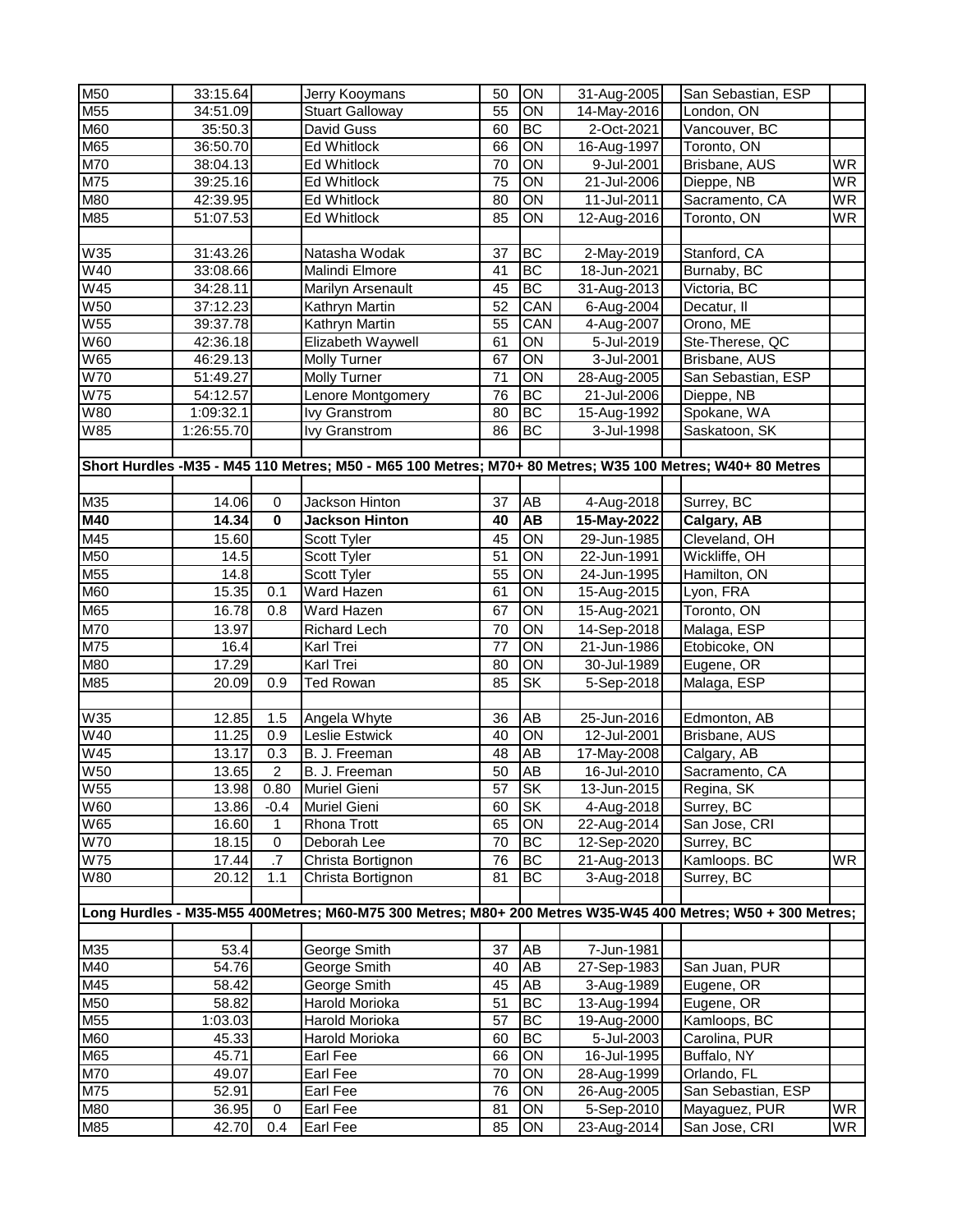| <b>W35</b>                   | 1:02.79  |        | Jeanette Van Den Bulk                                                    | 37 | <b>BC</b>              | 10-May-2014     | Victoria, BC        |                |
|------------------------------|----------|--------|--------------------------------------------------------------------------|----|------------------------|-----------------|---------------------|----------------|
| W40                          | 1:07.45  |        | Jeannette Van den bulk                                                   | 40 | <b>BC</b>              | 23-Apr-2017     | <b>Auckland NZL</b> |                |
| <b>W45</b>                   | 1:12.92  |        | Kate Cochrane-Brink                                                      | 47 | $\overline{ON}$        | 9-Aug-2015      | Lyon, FRA           |                |
| <b>W50</b>                   | 53.40    |        | Susanne Lauridsen                                                        | 50 | AB                     | 10-Aug-2008     | Spokane, WA         |                |
| W55                          | 54.54    |        | Rhona Trott                                                              | 58 | ON                     | 5-Aug-2007      | Orono, ME           |                |
| <b>W60</b>                   | 57.09    |        | Muriel Gieni                                                             | 60 | $\overline{\text{SK}}$ | 5-Aug-2018      | Surrey, BC          |                |
| W65                          | 54.00    |        | Karla Del Grande                                                         | 68 | $\overline{ON}$        | 15-Aug-2021     | Toronto, ON         | <b>WR</b>      |
| <b>W70</b>                   | 1:17.78  |        | <b>Ruth Carrier</b>                                                      | 70 | ON                     | 7-Jul-2001      | Brisbane, AUS       |                |
|                              |          |        |                                                                          |    |                        |                 |                     |                |
| Long hurdles W70+ 200 Metres |          |        |                                                                          |    |                        |                 |                     |                |
| <b>W70</b>                   | 43.71    | $-0.3$ | Christa Bortignon                                                        | 74 | <b>BC</b>              | 31-Jul-2011     | Berea, OH           |                |
| <b>W75</b>                   | 39.89    | 0.0    | Christa Bortignon                                                        | 76 | BC                     | 18-May-2013     | Kamloops, BC        | W <sub>R</sub> |
| W80                          | 46.64    | $-0.5$ | Christa Bortignon                                                        | 80 | <b>BC</b>              | 5-May-2017      | Kamloops, BC        |                |
|                              |          |        |                                                                          |    |                        |                 |                     |                |
|                              |          |        | Steeplechase - M35 - M55 3000 Metres; M60+ 2000 Metres; W35+ 2000 Metres |    |                        |                 |                     |                |
|                              |          |        |                                                                          |    |                        |                 |                     |                |
| M35                          | 8:24.74  |        | <b>Graeme Fell</b>                                                       | 35 | BC                     | 9-Aug-1995      | Gothenburg, SWE     |                |
| M40                          | 9:35.28  |        | Alain Boucher                                                            | 44 | $\overline{ON}$        | 30-Jun-2007     | Ottawa, ON          |                |
| M45                          | 9:52.35  |        | Alain Boucher                                                            | 45 | <b>BC</b>              | 22-Jun-2008     | Ottawa, ON          |                |
| M50                          | 10:18.1  |        | <b>Arthur Taylor</b>                                                     | 52 | AB                     | 1-Aug-1979      | Hanover, GER        |                |
| M55                          | 11:04.34 |        | Chris Deighan                                                            | 55 | ON                     | 15-Aug-2015     | Lyon, FRA           |                |
| M60                          | 7:08.81  |        | David Guss                                                               | 60 | BC                     | 22-Aug-2021     | Surrey, BC          |                |
| M65                          | 7:26.87  |        | <b>Barrie Dargie</b>                                                     | 66 | AB                     | 23-Jul-2010     | Sacramento, CA      |                |
| M70                          | 9:07.08  |        | Vern Christensen                                                         | 70 | ON                     | 17-Jul-2011     | Sacramento, CA      |                |
| M75                          | 9:47.96  |        | Vern Christensen                                                         | 75 | $\overline{ON}$        | 14-Jul-2016     | Grand Rapids, MI    |                |
| M80                          | 16:53.52 |        | Steffen Kampe                                                            | 81 | $\overline{ON}$        | 30-Jul-2018     | Toronto, ON         |                |
|                              |          |        |                                                                          |    |                        |                 |                     |                |
| W35                          | 8:11.04  |        | <b>Holly Dreger</b>                                                      | 38 | <b>SK</b>              | 15-Jun-1989     | Regina, SK          |                |
| W40                          | 7:33.16  |        | Shari Boyle                                                              | 40 | AB                     | 18-May-2013     | Calgary, AB         |                |
| <b>W45</b>                   | 7:17.19  |        | Shari Boyle                                                              | 46 | $\overline{AB}$        | 26-May-2019     | Calgary, AB         |                |
| <b>W50</b>                   | 8:36.69  |        | Kate Cochrane-Brink                                                      | 51 | ON                     | 22-Jun-2019     | Toronto, ON         |                |
| W <sub>55</sub>              | 8:13.10  |        | Kathryn Martin                                                           | 58 | CAN                    | $23 -$ Jul-2010 | Sacramento, CA      |                |
| W60                          | 8:37.34  |        | Kathryn Martin                                                           | 62 | CAN                    | 18-Jul-2014     | Winston-Salem, NC   | WR.            |
| W65                          | 8:52.49  |        | Kathryn Martin                                                           | 65 | CAN                    | 12-Aug-2017     | Toronto, ON         | WR.            |
| <b>W70</b>                   | 11:40:95 |        | <b>Judy Warick</b>                                                       | 70 | <b>SK</b>              | 23-Jun-2019     | Regina, SK          |                |
|                              |          |        |                                                                          |    |                        |                 |                     |                |
| Long Jump                    |          |        |                                                                          |    |                        |                 |                     |                |
|                              |          |        |                                                                          |    |                        |                 |                     |                |
| M35                          | 7.02     |        | 1.3 Patrick Massok                                                       |    | $36$ QC                | 7-Jul-2016      | Edmonton, AB        |                |
| $\overline{\mathsf{M}}$ 40   | 6.80     |        | -1.9 Nigel John                                                          |    | $41$ ON                | 12-Jul-2014     | Toronto, ON         |                |
| M45                          | 6.63     |        | 0.0 Nigel John                                                           |    | 46 ON                  | 22-Jun-2019     | Toronto, ON         |                |
| M50                          | 6.10     |        | -0.1 Barry Boyd                                                          |    | $53$ AB                | 29-Jul-2005     | Edmonton, AB        |                |
| M55                          | 5.46     |        | 1.6 Richard Lech                                                         |    | 57 ON                  | 25-Jun-2005     | Toronto, ON         |                |
| <b>M60</b>                   | 5.17     |        | 0.4 Alan Slater                                                          |    | 61 ON                  | 31-May-2003     | Toronto, ON         |                |
| M65                          | 5.00     |        | lan Hume                                                                 |    | $65$ QC                | 4-Jul-1980      | Philadelphia, PA    |                |
| M70                          | 4.69     |        | lan Hume                                                                 |    | $71$ QC                | 7-Sep-1985      | Toronto, ON         |                |
| M75                          | 4.20     |        | lan Hume                                                                 |    | 75 QC                  | 27-May-1990     | Toronto, ON         |                |
| M80                          | 3.76     |        | -1.6 Ted Rowan                                                           |    | $80$ SK                | 12-Jul-2014     | Toronto, ON         |                |
| M85                          | 3.31     |        | 1.0 Ted Rowan                                                            |    | $85$ SK                | 4-Sep-2018      | Malaga, ESP         |                |
| M90                          | 2.55     |        | $\overline{0.7}$ Karl Trei                                               |    | 90 ON                  | 12-Jun-1999     | Toronto, ON         |                |
|                              |          |        |                                                                          |    |                        |                 |                     |                |
| W35                          | 6.15     |        | 0 Angela Whyte                                                           |    | $37$ AB                | 10-Jun-2017     | Mesa, AZ            |                |
| W40                          | 5.50     |        | 1.9 Leslie Estwick                                                       |    | $42$ ON                | 11-Jul-2003     | Carolina, PR        |                |
| W45                          | 4.98     |        | Eveline Saull                                                            |    | $45$ QC                | 9-Jul-1977      | Montreal, QC        |                |
| W50                          | 4.67     |        | 1.5 Sunette Lessing                                                      |    | $51$ BC                | 19-Jul-2019     | Toronto, ON         |                |
| W55                          | 4.35     |        | -1.6 Miriam Cavani                                                       |    | $58$ BC                | 29-Jun-2019     | Kelowna, BC         |                |
| W60                          | 4.43     |        | 0.3 Carol Lafayette-Boyd                                                 |    | $62$ SK                | 17-Jul-2004     | Calgary, AB         |                |
| W65                          | 4.47     |        | 0.8 Carol Lafayette-Boyd                                                 |    | $65$ SK                | 14-Sep-2007     | Riccione, ITA       |                |
|                              |          |        |                                                                          |    |                        |                 |                     |                |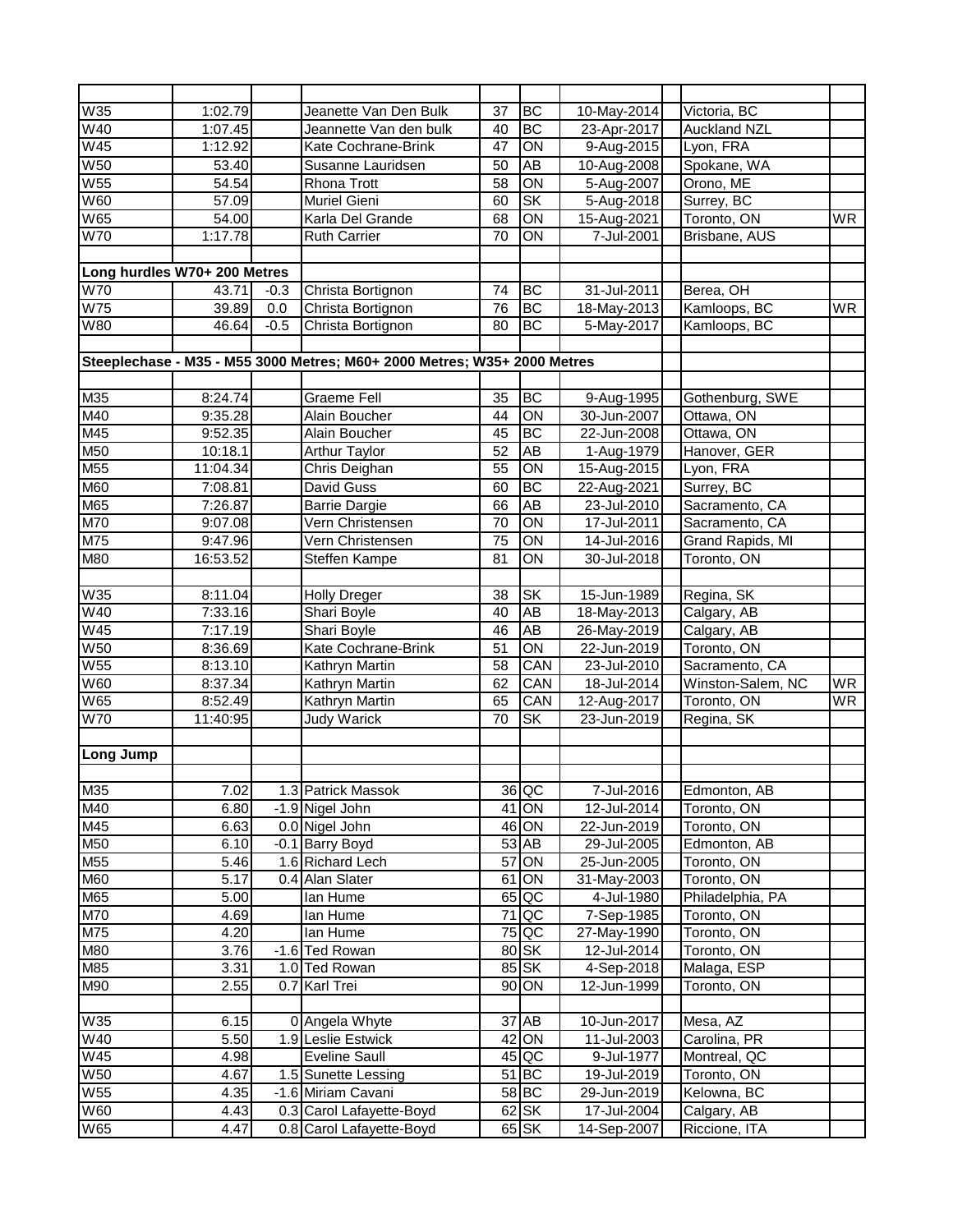| <b>W70</b>               | 4.26         | 1.9 Carol Lafayette-Boyd                              |                 | $70$ SK              | 10-Aug-2012               | Saint John, NB                | <b>WR</b>                |
|--------------------------|--------------|-------------------------------------------------------|-----------------|----------------------|---------------------------|-------------------------------|--------------------------|
| W75                      | 4.09         | 0.1 Carol Lafayette-Boyd                              |                 | $75$ SK              | 12-Aug-2017               | Toronto, ON                   | <b>WR</b>                |
| <b>W80</b>               | 3.29         | 1.8 Christa Bortignon                                 |                 | $80$ BC              | 8-Jul-2017                | Burnaby, BC                   |                          |
| <b>W85</b>               | 3.01         | -1.9 Christa Bortignon                                |                 | 85 BC                | 22-May-2022               | Delta, BC                     | <b>WR</b>                |
| W90                      | 1.77         | -0.6 Olga Kotelko                                     |                 | $90$ BC              | 7-Aug-2009                | Lahti, FIN                    | <b>WR</b>                |
| W95                      | 1.28         | 1.5 Olga Kotelko                                      |                 | $95$ BC              | 17-May-2014               | Kamloops, BC                  | <b>WR</b>                |
| <b>Triple Jump</b>       |              |                                                       |                 |                      |                           |                               |                          |
|                          |              |                                                       |                 |                      |                           |                               |                          |
| M35                      | 13.90        | 1.7 Patrick Massok                                    | 37              | QC                   | 13-Jul-2014               | Toronto, ON                   |                          |
| M40                      | 14.23        | 1.7 Gezim Dimnaku                                     |                 | $42$ AB              | 28-Jun-2014               | Moncton, NB                   |                          |
| M45                      | 12.98        | -1.0 Gezim Dimnaku                                    |                 | $45$ AB              | 28-May-2017               | Calgary, AB                   |                          |
| M50                      | 12.82        | Derek Boosey                                          | 51              | S                    | 13-Oct-1993               | Miyazaki, JPN                 |                          |
| M55                      | 11.72        | -2.0 Peter Lord                                       |                 | $55$ NS              | 15-Sep-2018               | Malaga, ESP                   |                          |
| M60                      | 11.18        | 0.4 Thevarajan Sinnathurai                            | 60              | ON                   | 13-Jul-2014               | Toronto, ON                   |                          |
| M65                      | 10.66        | lan Hume                                              |                 | $66$ QC              | 13-Jan-1981               | Christchurch, NZL             |                          |
| M70                      | 9.88         | lan Hume                                              | $\overline{70}$ | <b>QC</b>            | 25-May-1985               | Toronto, ON                   |                          |
| M75                      | 8.89         | lan Hume                                              | $\overline{75}$ | QC                   | 4-May-1990                | Raleigh, NC                   |                          |
| M80                      | 7.91         | Karl Trei                                             | 80              | ON                   | 28-Apr-1989               | Raleigh, NC                   |                          |
| M85                      | 6.78         | Karl Trei                                             | 85              | ON                   | 7-May-1994                | Raleigh, NC                   |                          |
| M90                      | 5.57         | $-2.5$ Karl Trei                                      | 90              | ON                   | 13-Jun-1999               | Toronto, ON                   |                          |
|                          |              |                                                       |                 |                      |                           |                               |                          |
| <b>W35</b><br>W40        | 10.16        | Liz McBlain<br>-0.6 Michelle Hastick-Cowell           |                 | 39 AB                | 5-Dec-1987                | Mekbourne, AUS                |                          |
| <b>W45</b>               | 11.00        |                                                       |                 | 44 ON                | 12-Sep-2018               | Malaga, ESP                   |                          |
|                          | 9.22         | 0.0 Tracy Viggers                                     |                 | 46 ON                | 4-Aug-2018                | Surrey, BC                    |                          |
| <b>W50</b>               | 9.28         | 0.0 Susanne Lauridsen                                 |                 | $50$ AB              | 3-Aug-2008                | Regina, SK                    |                          |
| <b>W55</b><br>W60 Tie    | 9.32         | 1 Muriel Gieni                                        | $\overline{57}$ | <b>SK</b>            | 13-Jun-2015               | Regina, SK                    |                          |
| W60 Tie                  | 9.09         | -0.5 Carol Lafayette-Boyd                             | 62              | <b>SK</b>            | 18-Jul-2004               | Calgary, AB                   |                          |
| W65                      | 9.09<br>8.57 | 1.9 Muriel Gieni                                      | 67              | $60$ SK<br><b>SK</b> | 28-Jul-2018               | Cheney, WA                    |                          |
| <b>W70</b>               | 8.43         | -0.6 Carol Lafayette-Boyd<br>1.5 Carol Lafayette-Boyd | $\overline{71}$ | <b>SK</b>            | 19-Jul-2009               | Kamloops, BC<br>Saskatoon, SK |                          |
| <b>W75</b>               | 8.19         | 0.4 Carol Lafayette-Boyd                              | $\overline{75}$ | <b>SK</b>            | 6-Jul-2013<br>11-Jun-2017 | Regina, SK                    | <b>WR</b>                |
| W80                      | 7.16         | 0.0 Christa Bortignon                                 |                 | $80$ BC              | 6-May-2017                | Kamloops, BC                  |                          |
| <b>W85</b>               | 6.16         | 1.3 Christa Bortignon                                 |                 | $85$ BC              | 7-May-2022                | Eugene, OR                    | <b>WR</b>                |
| W90                      | 4.25         | 0.2 Olga Kotelko                                      |                 | $90$ BC              | 18-Sep-2009               | Richmond, BC                  | <b>WR</b>                |
| <b>W95</b>               | 3.37         | 0.4 Olga Kotelko                                      |                 | $95$ BC              | 18-May-2014               | Kamloops, BC                  | $\overline{\mathsf{WR}}$ |
|                          |              |                                                       |                 |                      |                           |                               |                          |
| <b>High Jump</b>         |              |                                                       |                 |                      |                           |                               |                          |
| M35                      | 1.96         | Zoltan Sara                                           |                 | 36 ON                | 29-Jul-2012               | Toronto, ON                   |                          |
| M40                      | 1.92         | Zoltan Sara                                           |                 | $41$ ON              | 11-Aug-2017               | Toronto, ON                   |                          |
| M45                      | 1.85         | John Hawkins                                          |                 | $47$ BC              | 17-Aug-1996               | Spokane, WA                   |                          |
| M50                      | 1.85         | Istvan Major                                          |                 | 53 ON                | 13-Jul-2002               | Toronto, ON                   |                          |
| M55                      | 1.78         | John Hawkins                                          |                 | $55$ BC              | 21-Aug-2004               | Carthage, MO                  |                          |
| M60                      | 1.70         | John Hawkins                                          |                 | $61$ BC              | 19-Jun-2010               | Joplin, MO                    |                          |
| M65                      | 1.51         | lan Hume                                              |                 | 67 QC                | 22-Aug-1981               | Richmond, BC                  |                          |
| M70                      | 1.48         | lan Hume                                              |                 | $70$ QC              | 8-Sep-1984                | Etobicoke, ON                 |                          |
| $\overline{\text{M7}}$ 5 | 1.37         | lan Hume                                              |                 | $75$ QC              | 30-Jun-1990               | Toronto, ON                   |                          |
| M80                      | 1.25         | Karl Trei                                             |                 | 80 ON                | 10-Jun-1995               | Tilsonburg, ON                |                          |
| M85                      | 1.11         | Keith Taylor                                          |                 | 86 BC                | 14-Sep-2019               | Kelowna, BC                   |                          |
| M90                      | 0.93         | Karl Trei                                             |                 | 90 ON                | 10-Jul-1999               | Sherbrooke, QC                |                          |
| W35                      | 1.88         | Debbie Brill                                          |                 | $35$ $BC$            | 23-Apr-1988               | Walnut, CA                    |                          |
| W40                      | 1.75         | Debbie Brill                                          |                 | $43$ BC              | 10-Aug-1996               | Victoria, BC                  |                          |
| W45                      | 1.76         | Debbie Brill                                          |                 | $46$ BC              | 6-Aug-1999                | Gateshead, GBR                | <b>WR</b>                |
| <b>W50</b>               | 1.60         | Debbie Brill                                          |                 | $51$ BC              | 19-Jun-2004               | Langley, BC                   | <b>WR</b>                |
| <b>W55</b>               | 1.44         | Miriam Cavani                                         |                 | $58$ BC              | 15-Jun-2019               | Langley, BC                   |                          |
| W60                      | 1.45         | Monica Pomietlarz                                     |                 | $62$ BC              | 12-Jun-2021               | Kelowna, BC                   |                          |
|                          |              |                                                       |                 |                      |                           |                               |                          |